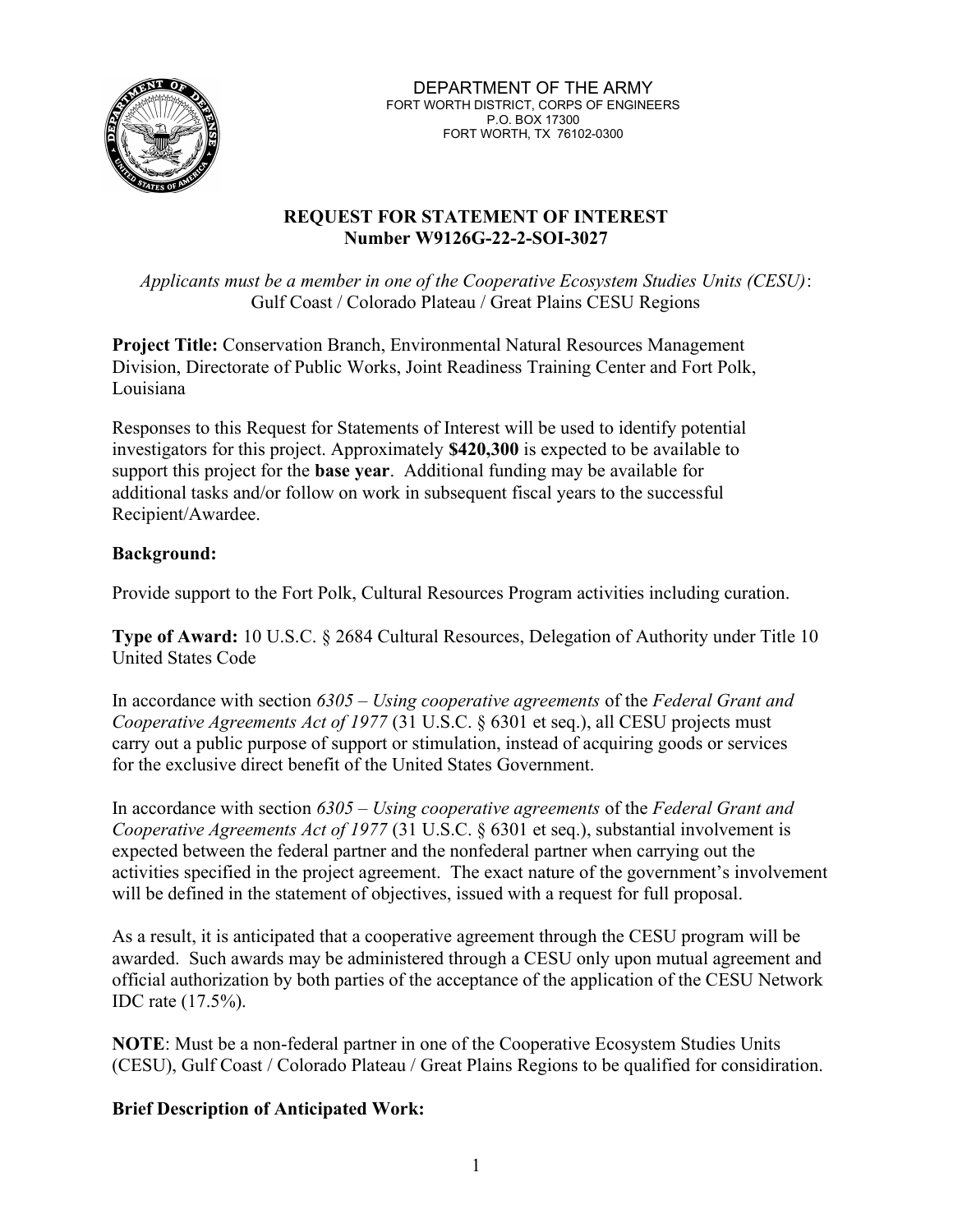This research focuses on technical Cultural Resource services to allow Fort Polk to remain in compliance with regulatory mandates while carrying out military missions.

"See Attached Statement of Objectives"

NOTE: At this time we are only requesting that you demonstrate available qualifications and skills for performing similar or same type of work. You will be evaluated for request for a proposal based on skills and qualifications demonstrated in your SOI. For detailed Criteria and qualifications please see the Statement of Objectives attached to this posting.

Period of Performance. The base year of agreement will extend 12 months from date of award. There will be four 12 month option years based on availability of funding.

# Materials Requested for Statement of Interest/Qualifications:

Please provide the following via e-mail attachments (Maximum length: 2 pages, single-spaced 12 pt. font).

- 1. Name, Organization, Cage Code, Duns number, and Contact Information (Email)
- 2. Brief Statement of Qualifications (including):
	- a. Biographical Sketch,
	- b. Relevant past projects and clients with brief descriptions of these projects,
	- c. Staff, faculty or students available to work on this project and their areas of expertise,
	- d. Any brief description of capabilities to successfully complete the project you may wish
	- to add (e.g. equipment, laboratory facilities, greenhouse facilities, field facilities, etc.).

Note: A full study proposal and proposed budget are NOT requested at this time.

Review of Statements Received: All statements of interest received will be evaluated by a board comprised of one or more people at the receiving installation or activity, who will determine which statement(s) best meet the program objectives. Based on a review of the Statements of Interest received, an investigator or investigators will be invited to prepare a full study proposal. Statements will be evaluated based on the investigator's specific experience and capabilities in areas related to the study requirements.

### Please send responses or direct questions to:

Sandy Justman Grants Specialist USACE, Fort Worth District Email: Sandra.justman@usace.army.mil Office: 817-886-1073

Kathy Mitchell Project Manager USACE, Regional Planning and Environmental Center (RPEC) Email: kathy .s.mitchell@usace.army.mil Office: 817-886-1709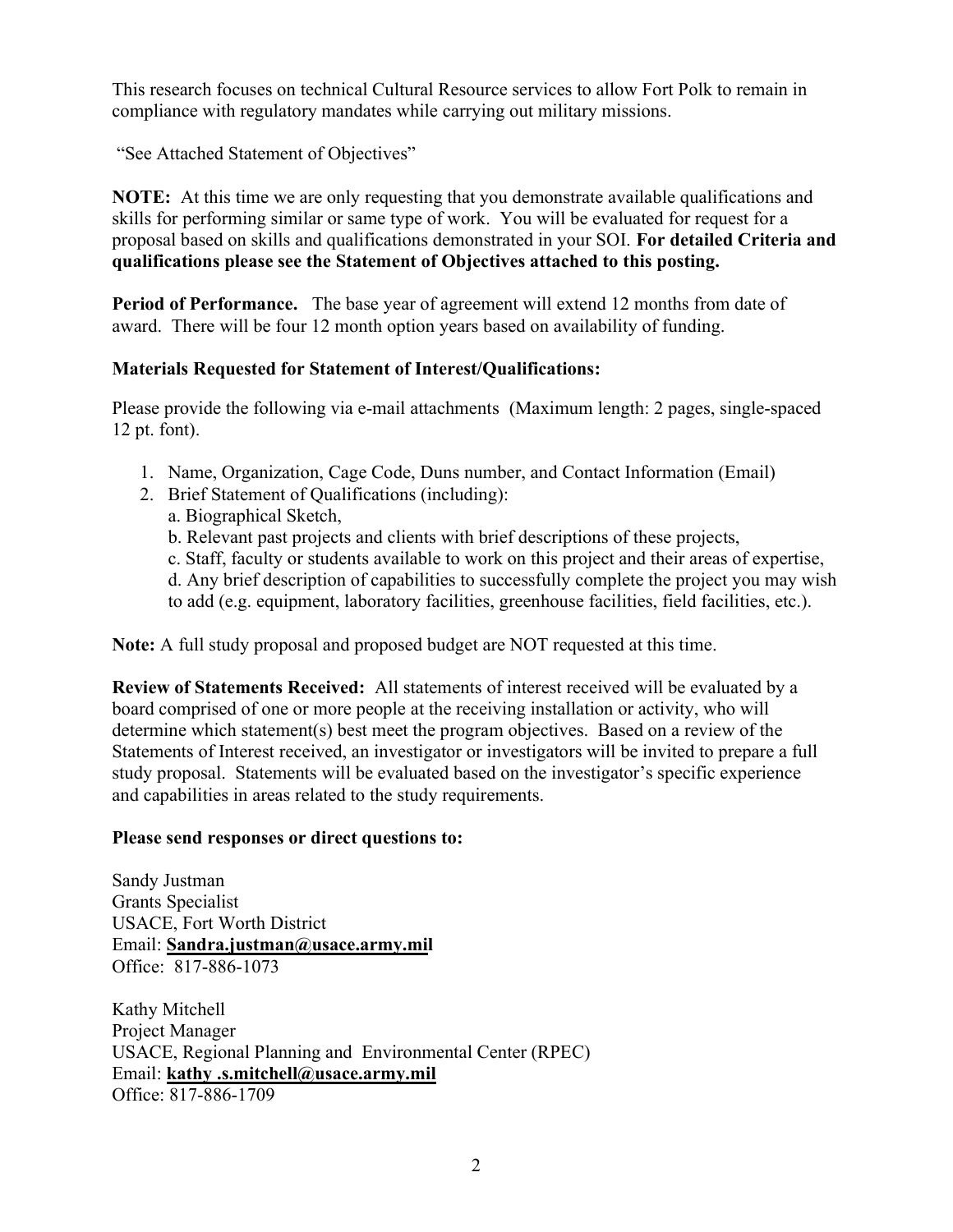Timeline for Review of Statements of Interest: RSOI's required to be posted on www.Grants.gov for 30 days, prior to the Government making a decision and requesting full proposals. Responses are due by 5:00 P.M., Central Time, on 7 JULY 2022.

[End of RSOI] [See attached Statement of Objectives]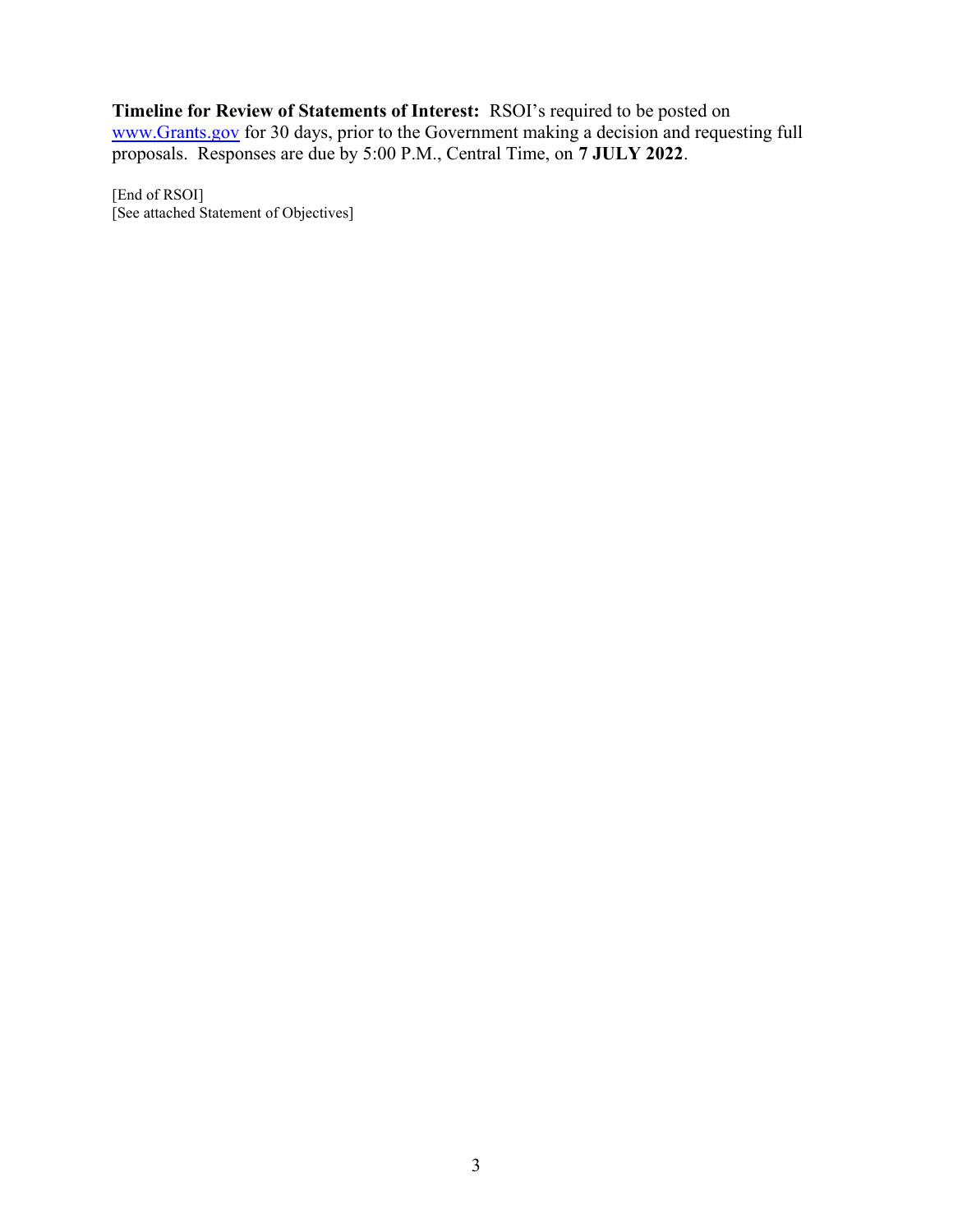#### **STATEMENT OF OBJECTIVES For**

# **Fort Polk Cultural Resources Program Support**

**For**

### **Conservation Branch, Environmental Natural Resources Management Division, Directorate of Public Works, Joint Readiness Training Center and Fort Polk, Louisiana**

### **1. PURPOSE**

- 1.1. The Joint Readiness Training Center (JRTC) and Fort Polk environmental program ensure military mission activities are conducted in compliance with all applicable environmental laws, regulations and policies. Article I B of the master agreement states the objectives of the CESU are to: provide research, technical assistance and education to federal land management, environmental and research agencies and their potential partners; develop a program of research, technical assistance and education that involves the biological, physical, social sciences needed to address resource issues and interdisciplinary problem-solving at multiple scales and in an ecosystem context at the local, regional, and national level; and place special emphasis on the working collaboration among federal agencies and universities and their related partner institutions.
- 1.2. This work requires up to five and one quarter (5.25) onsite support personnel located at JRTC and Fort Polk, Louisiana: (Lead Archaeologist, Curation Specialist, Staff Archaeologist, and staff to assist).
- 1.3. The work shall involve: Implementation of the Integrated Cultural Resources Management Plan (ICRMP). This implementation requires adherence to the ICRMP and the subservient Standard Operating Procedures (SOPs) which detail management activities, data collection, storage, and reporting requirements within the plan.
- 1.4. In agreement with goals stated within the JRTC and Fort Polk ICRMP, the recipient/cooperator agrees to provide the necessary personnel, equipment, and materials required to conduct professional and technical support for the Integrated Cultural Resources Management Plan (ICRMP), National Historic Preservation Act (NHPA), Archaeological Resources Protection Act (ARPA), Native American Graves Protection and Repatriation Act (NAGPRA), and National Environmental Policy Act (NEPA) programs within the JRTC and Fort Polk Directorate of Public Works (DPW), Environmental and Natural Resources Management Division (ENRMD), Conservation Branch (CB) located at Fort Polk, Louisiana. The scope of this agreement includes supporting the program manager (PM) through various program management duties including but, not limited to necessary services required to provide technical support for the JRTC and Fort Polk ICRMP, NHPA, ARPA, NAGPRA, and NEPA programs.

# **2. PROJECT LOCATION AND BACKGROUND**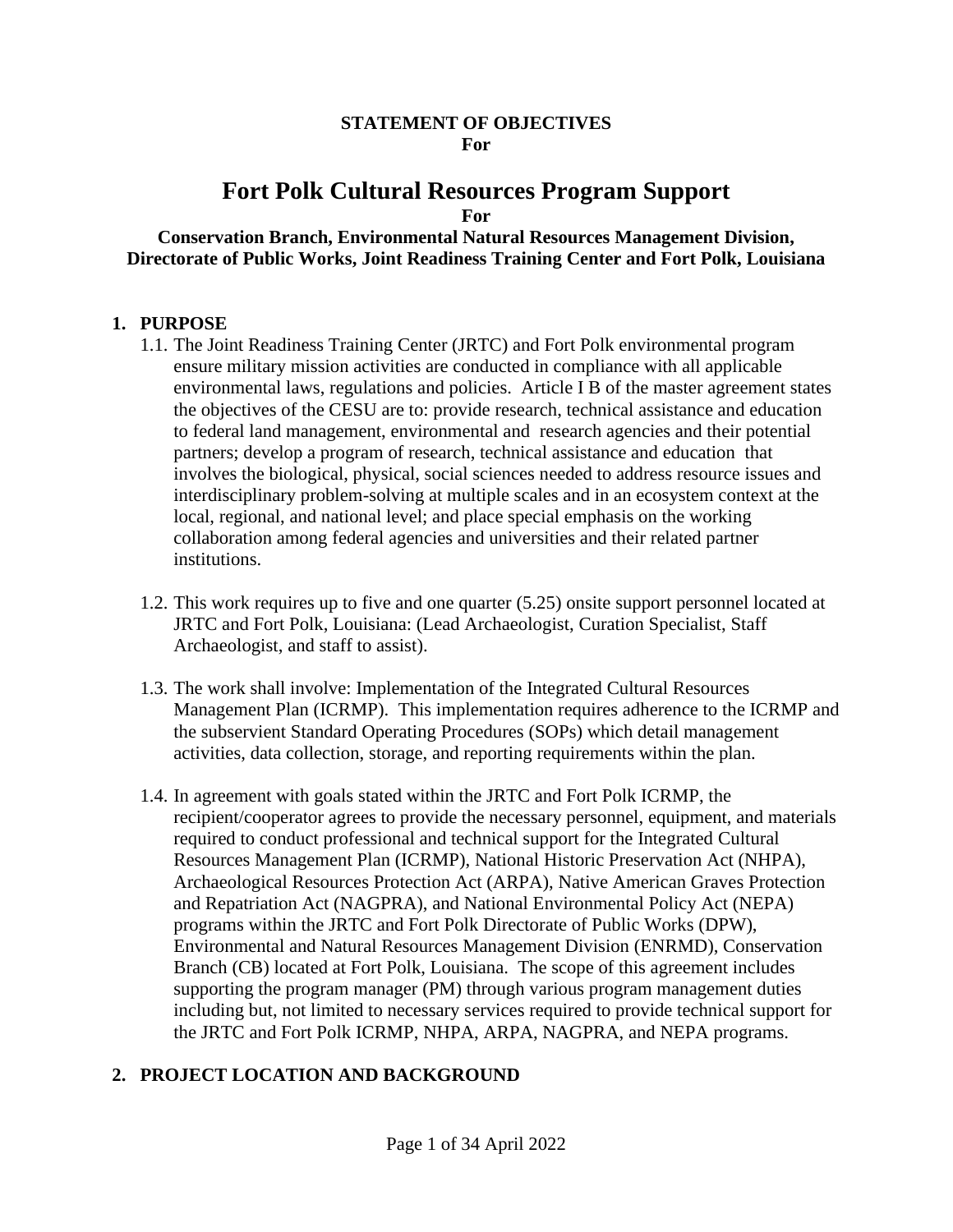- 2.1. The project area covered under this statement of objectives is within Fort Polk, Louisiana, United States. The Environmental and Natural Resources Management Division (ENRMD) at Fort Polk, Louisiana is responsible for assisting to the Installation in complying with a broad range of environmental laws and regulations. Fort Polk is the home of the JRTC, which trains and prepares a combat ready, globally responsive Total Force in order to build and sustain readiness to meet Combatant Command requirements. The JRTC accomplishes its mission by providing superior training to the home station tenants and deployable combat units, while supporting up to 12 annual JRTC rotations. JRTC-Fort Polk is comprised of Department of Defense and U.S. Forest Service permitted training lands totaling approximately 243,964 acres (98,125 USFS permitted acres), but may also utilize other federal, state, or private land several hundred miles from the Installation.
- 2.2. The Conservation Branch consists of multiple program areas including Cultural Resources Management, Pest Control, Endangered Species Management, NEPA compliance, and Natural Resources Management. The programs are managed in accordance with approved management plans, including the Installation Natural Resources Management Plan (INRMP), the Endangered Species Management Plan (ESMP), the ICRMP, and the Installation Pest Management Plan (IPMP). Supporting each of these major program plans are Standard Operating Procedures (SOPs) for carrying out the specific management activities. Implementation of the management plans and supporting SOPs help to ensure compliance with environmental laws and regulations; maintenance of quality training lands on Fort Polk to accomplish JRTC and Fort Polk's critical military mission on a sustained basis; and natural resources conservation measures and Army military mission activities are integrated and consistent with federal stewardship requirements.

# **3. AUTHORITY**

- 3.1. The recipient/cooperator shall perform all necessary work, supporting Fort Polk in understanding and meeting its cultural resource requirements and in accordance with the National Historic Preservation Act of 1966, as amended (NHPA), National Environmental Policy Act of 1969 (NEPA), the Archaeological Resources Protection Act (ARPA), the Native American Graves Protection and Repatriation Act (NAGPRA), and the Fort Polk Integrated Cultural Resources Management Plan (ICRMP).
- 3.2. In accordance with section *6305 – Using cooperative agreements* of the *Federal Grant and Cooperative Agreements Act of 1977* (31 U.S.C. § 6301 et seq.), all CESU projects must carry out a public purpose of support or stimulation, instead of acquiring goods or services for the exclusive direct benefit of the United States Government. Examples of carrying out a public purpose may include, but are not limited to, the following:
	- Project results are made available to a wide audience (including nonfederal entities)
	- Project results/outputs add to the scientific literature/knowledge base, with applicability and utility beyond the scope of the project footprint/study area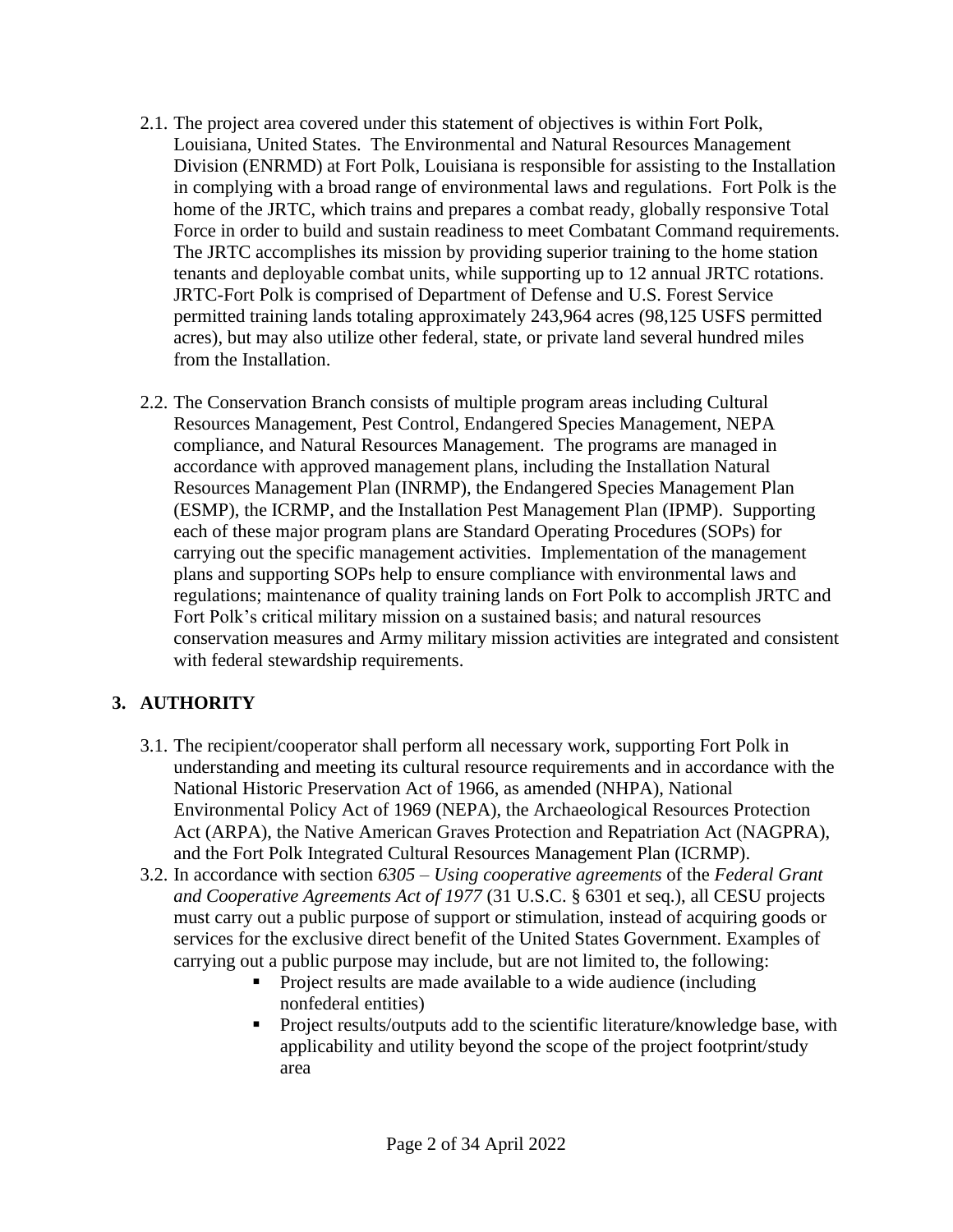- Academic and other nonfederal partner institutions (and their personnel) gain professional experience, increase knowledge, and develop skills and abilities
- Students benefit from direct interaction with federal scientists, program and technical staff, and field unit manager.
- 3.3. In accordance with section *6305– Using cooperative agreements* of the *Federal Grant and Cooperative Agreements Act of 1977* (31 U.S.C. § 6301 et seq.), substantial involvement is expected between the Department of Defense (DoD) and the recipient when carrying out the activity contemplated by the cooperative agreement. The DoD agrees to participate at a national level in support of the CESU program as accepted in the Master MOU for the establishment and continuation of the CESU program Article II 1-4 and Article VI 1-7. The installation further (hence DoD) agrees to provide substantial involvement as directed under Article II (A) Great Plains W9126G-10-2- 2010, Gulf Coast W9126G-12-2-0019 and Great Rivers W9126G-13-2-0015 to include but are not limited to, the following:
	- Coordinate research activities with other installation entities.
	- Technical assistance and guidance in project decisions such as methodology and species targeted. Close daily monitoring during performance.
	- Involvement in technical decisions such as methodology.
	- Participation in status meetings including kick off meeting and annual budget reviews.

# **4. KNOWLEDGE OF GOVERNMENT POLICY and REGULATIONS**

- 4.1. The Cooperator Agrees to have an in-depth knowledge of AR 200-1 as it applies to Fort Polk. AR 200-1 is a site-specific document to Fort Polk that compiles and documents compliance and other environmental performance regulations into one consolidated document. The Directorate of Public Works (DPW) is the proponent agency for AR 200- 1 at Fort Polk and provides policies for key environmental programs, which are described in this document for JRTC and Fort Polk.
- 4.2. The Cooperator Agrees to have a complete understanding of the JRTC & Fort Polk Cultural Resources Management section and laws and regulations as they apply specifically to Fort Polk, including but not limited to, NAGPRA, ARPA and NHPA. The Cooperator shall have knowledge and experience with curating archaeological artifacts in compliance with 36 Code of Federal Regulation (CFR) 79 and Louisiana State Curation Guidelines. Cooperator shall provide a qualified archaeological crew, experienced in various types of archaeological fieldwork, including monitoring for quality control. Cooperator shall be experienced at reviewing draft and final archaeological reports and National Environmental Policy Act (NEPA) documents and will be required to work closely with the Fort Polk NEPA Team, with Fort Polk archaeological crews, National Park Service (NPS), State Historic Preservation Office (SHPO), United States Forest Service (USFS), and other state and federal agencies on cultural resources issues. Cooperator will be required to work with various federally recognized tribal groups to foster government to government relations.

# **5. DESCRIPTION OF OBJECTIVES**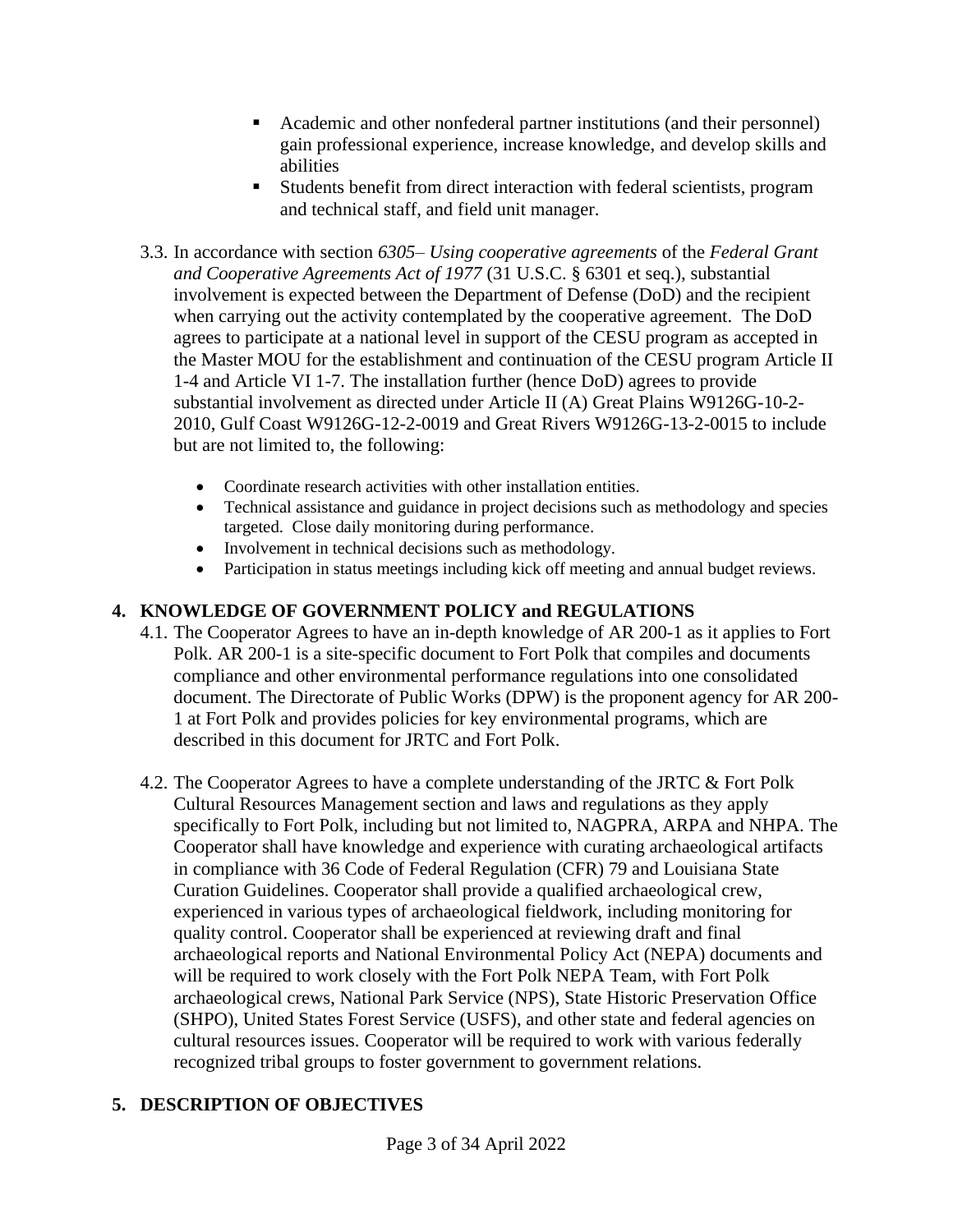As shown in TABLE 1-1 below, there are two (2) Basic Tasks and five (5) Optional Tasks associated with the scope of this work.

The two (2) Basic Tasks include Tasks 1 and 2. Each of these tasks are required and will be funded each year.

The five (5) Optional Tasks include Tasks 3, 4, 5, 6, and 7. Each of these Optional tasks may be funded each year depending on project conditions and needs.

Each task has extensive scope elements comprised of multiple objectives, technical tasks, and technical subtasks that are described in the sections below. Technical qualifications and required deliverables are also described in detail for each task in the following sections.

| TABLE 1-1 TASKS <sup>*</sup> and EXECUTIONAL OPTIONS <sup>**</sup> |             |        |        |        |        |
|--------------------------------------------------------------------|-------------|--------|--------|--------|--------|
|                                                                    | <b>Base</b> | Option | Option | Option | Option |
|                                                                    | Year        | Year 1 | Year 2 | Year 3 | Year 4 |
| TASK 1 - Lead                                                      | $\ast$      | $\ast$ | $\ast$ | $\ast$ | $\ast$ |
| Archaeologist                                                      |             |        |        |        |        |
| TASK $2-$                                                          | $\ast$      | $\ast$ | $\ast$ | $\ast$ | $\ast$ |
| <b>Curation Support</b>                                            |             |        |        |        |        |
| TASK 3 - Field                                                     | $**$        | $**$   | $**$   | $**$   | $**$   |
| Archaeology                                                        |             |        |        |        |        |
| Support                                                            |             |        |        |        |        |
| TASK $4-$                                                          | **          | $**$   | $**$   | $***$  | $**$   |
| NAGPRA and                                                         |             |        |        |        |        |
| Heritage Website                                                   |             |        |        |        |        |
| Support                                                            |             |        |        |        |        |
| TASK $5-$                                                          | **          | $**$   | $**$   | **     | **     |
| Archaeological                                                     |             |        |        |        |        |
| Assistance 1                                                       |             |        |        |        |        |
| TASK 6 -                                                           | $**$        | $**$   | $**$   | $***$  | $**$   |
| Archaeological                                                     |             |        |        |        |        |
| Assistance 2                                                       |             |        |        |        |        |
| TASK 7 - Staff                                                     | **          | $**$   | $**$   | $***$  | **     |
| Archaeology                                                        |             |        |        |        |        |
| Support                                                            |             |        |        |        |        |
| Temporary<br>$* -$                                                 |             |        |        |        |        |

**\*Basic Task to be funded each year.**

**\*\*Optional Tasks – May be funded at any time each year while the agreement is active.**

**NOTE – All photographs and GIS Data must be reviewed in accordance with Fort Polk Policies and approved by the appropriate Fort Polk personnel prior to any publication or sharing outside of the government. Policy details and information for sharing photos or GIS information will be provided to the recipient during the project kick-off meeting. In addition, see section on page 24 of this document for points of contact.**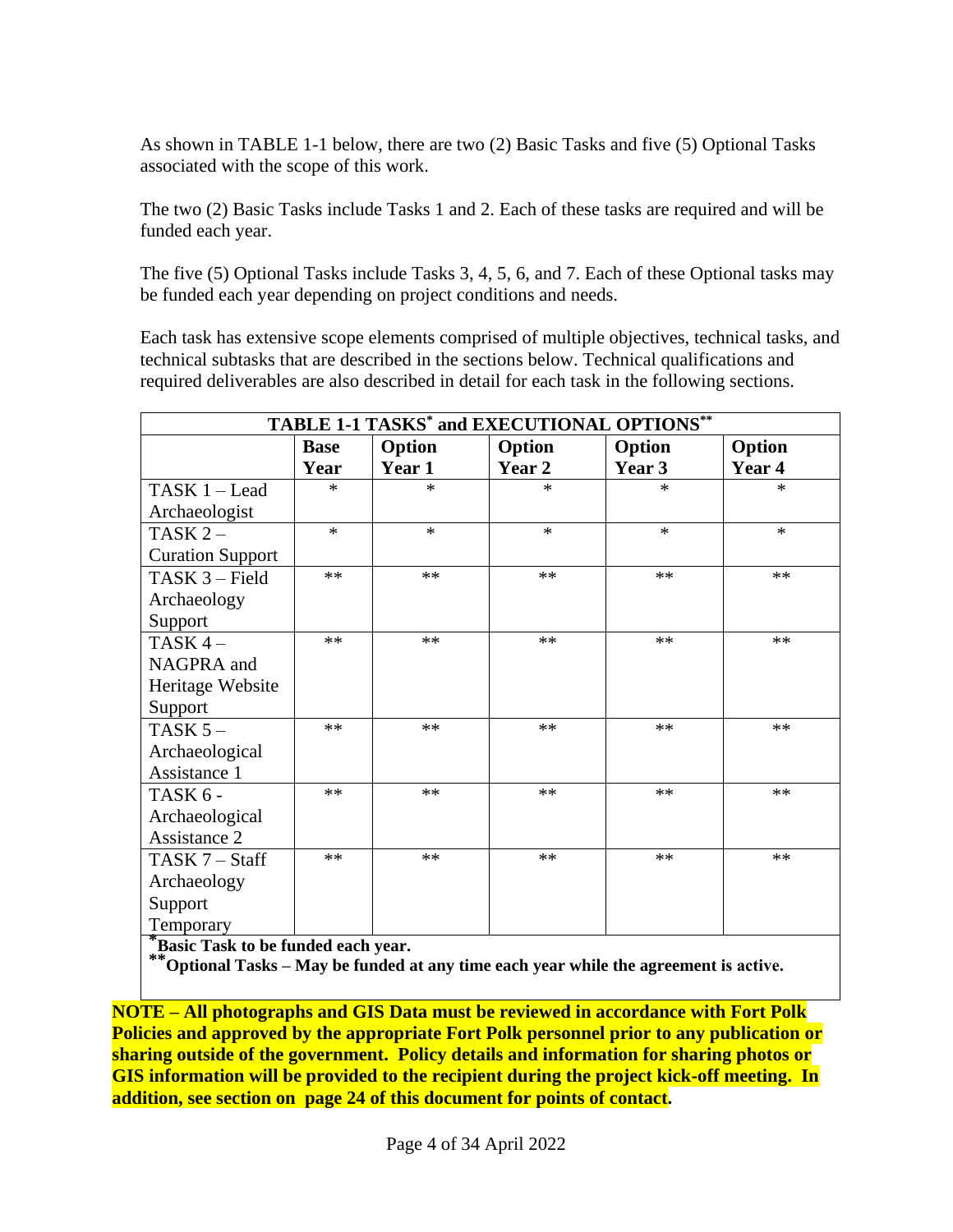# **5.0 TASK 1: LEAD ARCHAEOLOGIST**

**5.1.1 Level of Effort.** As an independent cooperator and not as an agent of the Government, provide support necessary to assist the Fort Polk Conservation Branch (CB) in implementing management guidelines of the ICRMP. Due to the nature of this project, it may be necessary to provide support outside of normal business hours for special project/event requests and to facilitate collection of archaeological data in remote military readiness training areas. Anticipation for completion of TASK 1 is (1) Full Time Equivalent (FTE) annually.

**5.1.2 Qualifications.** Minimum qualification for TASK 1 is a MA or MS in Anthropology or Archaeology. Must meet the Secretary of Interior's standards for qualification as a Principal Investigator for archaeological projects. Knowledge of the archaeology of Louisiana or the southeast is strongly preferred. Ability to perform strenuous fieldwork in rugged terrain and weather extremes. Ability to obtain a valid Louisiana driver's license. Ability to pass a background investigation. Background check may include, but not limited to, criminal history, national sex offender search, and motor vehicle history. Ability and experience to implement techniques for excavation, artifact identification, artifact analyses, site mapping, technical report writing, and GPS use. Ability and practical experience with utilizing Geographic Information System (GIS) using ArcMap is a necessity. Ability to obtain appropriate training certifications required to achieve all duties herein.

**5.1.3 Initiate Kick-Off Meeting.** Conduct a formal kick-off meeting at the beginning of the agreement to discuss deliverables, progress reports, performance goals, and management with the installation.

**5.1.4 Coordination with Installation/ Environmental Program Personnel.** Assist with ICRMP program planning and oversight in coordination with the government ICRMP Program Manager (PM). Assist with execution aspects of monitoring and managing ICRMP activities and projects to include fieldwork, curation, and office work In Accordance With (IAW) CB approved ICRMP Standard Operating Procedure (SOP) timelines and cooperative agreements. Assist with coordination with various ENRMD staff and other concerned parties, including but not limited to the Endangered Species Program, Natural Resources Program, Integrated Pest Management Program, National Environmental Policy Act (NEPA) Program, other ENRMD branches and other Fort Polk directorates.

**5.1.5 Assist with Regulatory Compliance and Consultation.** Assist the ICRMP Program with compliance reviews related to NHPA, NEPA, NAGPRA, ARPA, and other cultural resources laws and regulations. This assistance includes support consultation with the State Historic Preservation Office (SHPO), Native American Tribes, and other consulting parties. Additionally, this assistance includes conducting report and site form reviews, and providing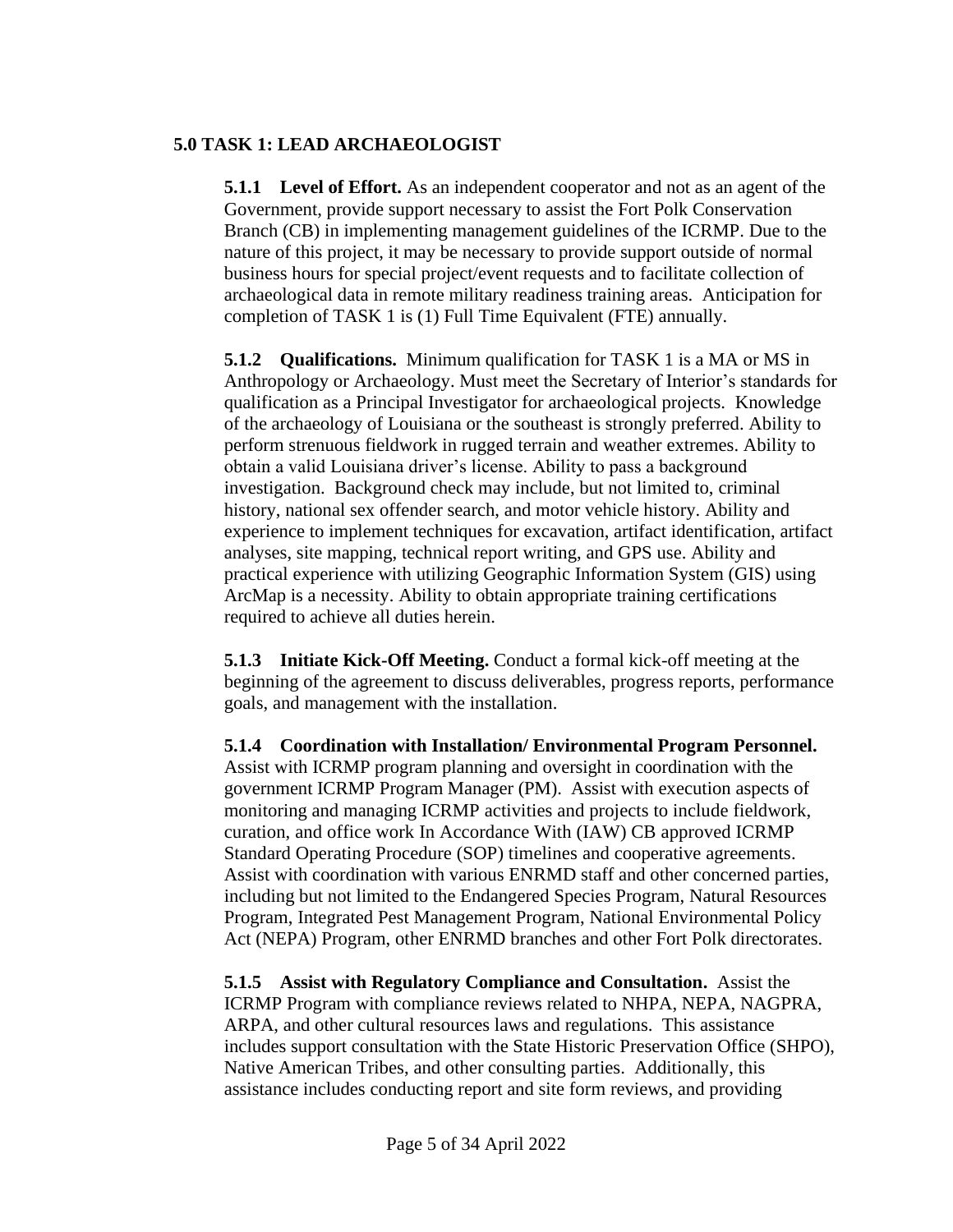comments after completion of those reviews, compiling data for annual ICRMP updates, compiling data for annual reporting to consulting parties, and reviewing and editing NAGPRA SOPs based on changing regulations and Tribal comments.

**5.1.6 Administrative Support.** Collaborate with the CRM and participate in meetings, briefings, presentations, and administrative tasks related to the ICRMP. Assist with reporting requirements and be prepared to serve as a lead representative to meet project objectives.

**5.1.7 Principal Investigator for Archaeological Projects.** Collaborate with the Cultural Resources Manager (CRM) on archaeological projects by being a Principal Investigator and ensuring all associated fieldwork, lab work, and administrative work is completed. Report the status of projects to the CRM.

**5.1.8 Serve as the GIS Specialist for the Cultural Resources Program.**  Complete GIS data input, consolidation, organization, and cataloging. This includes ensuring that a GIS SOP is edited and followed in a manner that will support easy access and provide a better understanding of metadata associated with cultural resources GIS files. Data received from outside organizations or produced internally will be reviewed for accuracy/format, compatibility, and incorporated into the Cultural Resources GIS data.

**5.1.9 ICRMP Editing and Development.** Collaborate with the CRM to edit the ICRMP annually and conduct a more extensive ICRMP revision for distribution/consultation once every 5 years.

**5.1.10 ICRMP Support.** Collaborate with the CRM on other tasks related to the ICRMP as needed. Duty location may vary between the area of the Cultural Resources Office and the Museum depending on DPW-Environmental requirements.

**5.1.11 Outreach and Training.** Collaborate with the CRM on outreach efforts such as the Heritage Family Program, Archaeology Month, and Native American Heritage Month, and other events as needed. Complete all necessary Non-federal Employee (NFE) training in a timely manner (See Appendix B, NFE Training). Participation in special training and technical conferences to allow technical team members to gain additional knowledge and professional skills is encouraged.

**5.1.12 Equipment Inventory and Maintenance.** Assist with inventory of ICRMP Program equipment, hand receipts and key control protocols in accordance with 2 CFR and the Terms of this Agreement. Appropriately maintain equipment, vehicle(s) and facility(s).

**5.1.13 Special Events and Requests.** Support special events and requests which includes, but is not limited to, special projects, tours for veteran soldiers (e.g., WWII/Vietnam), reports, and other support functions.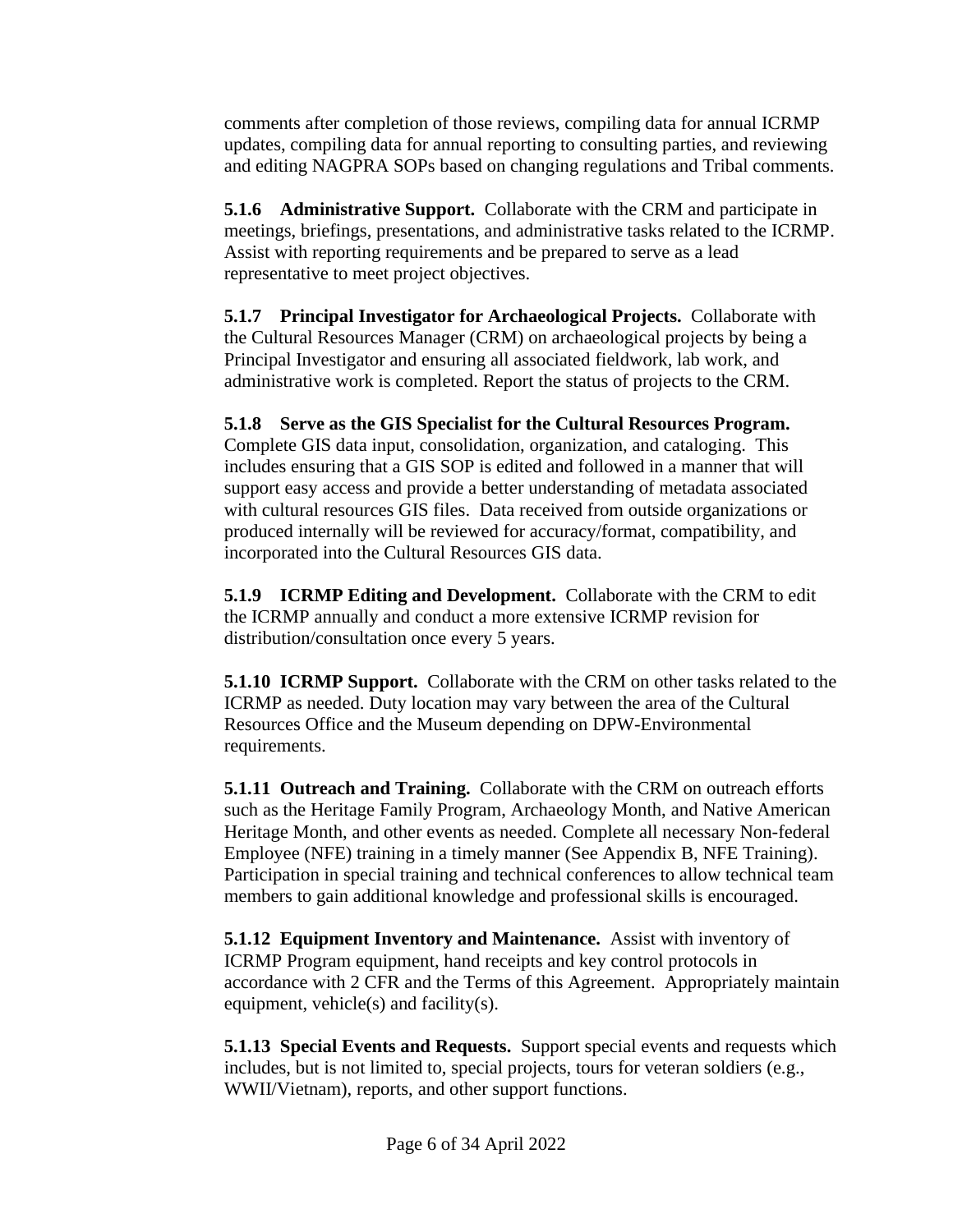**5.1.14 Maneuver Damage and Recording.** In accordance with established SOPs serve as a team member and inspector for the Installation's Maneuver Damage Program. Perform maneuver damage inspections after training events and major training rotations to determine the extent, location, and degree of natural resources damages. Compile and report damages to the Maneuver Damage Coordinator with determination of preferred remediation and coordinate rotational clean-up with engineering entities, DPW Engineering and Planning Divisions, and DPTMS to implement repairs. Participate in all maneuver damage events beginning E+1 through completion. Furnish report(s) and accurate Maneuver Damage field data sheets to the Maneuver Damage Coordinator as applicable. Comply with all due dates and report/map formats that are established.

**5.1.16 Deliverables.** TASK 1 deliverables are provided in the table below for LEAD ARCHAEOLOGIST.

| DELIVERABLES FOR TASK 1, LEAD ARCHAEOLOGIST. |                                                     |  |
|----------------------------------------------|-----------------------------------------------------|--|
| Deliverable 1                                | Compliance documentation (NEPA reviews,             |  |
|                                              | Section 106 reviews, etc.) as needed.               |  |
| Deliverable 2                                | Cultural Resources GIS SOP annual updates.          |  |
| Deliverable 3                                | Organization (in accordance with the GIS SOP) of    |  |
|                                              | <b>Cultural Resources GIS files.</b>                |  |
| Deliverable 4                                | Annual ICRMP review and updates.                    |  |
| Deliverable 5                                | All deliverables required by the Louisiana SHPO     |  |
|                                              | and Fort Polk after survey/testing fieldwork, such  |  |
|                                              | as report, site forms, coding forms, GIS data,      |  |
|                                              | curation catalog, curated artifacts, and all other  |  |
|                                              | notes and documents connected to the project(s).    |  |
| Deliverable 6                                | Complete Annual Required Army Trainings.            |  |
| Deliverable 7                                | Monthly incorporation of new GIS data from          |  |
|                                              | contractors, internal staff, and other sources into |  |
|                                              | the Cultural Resources GIS.                         |  |
| Deliverable 8                                | Annual incorporation of newly georeferenced         |  |
|                                              | historical maps or aerials obtained.                |  |
| Deliverable 9                                | Annually review Cultural Resources SOPs and         |  |
|                                              | work with the CRM to identify those that need to    |  |
|                                              | be created or edited. Ensure completion/editing of  |  |
|                                              | one SOP per year.                                   |  |
| Deliverable 10                               | Serve as member of Maneuver Damage Program;         |  |
|                                              | Compile and report damages to Maneuver Damage       |  |
|                                              | Coordinator IAW established SOPs; and               |  |
|                                              | Participate in all maneuver damage events           |  |
|                                              | beginning $E+1$ through completion.                 |  |
| Deliverable 11                               | Conduct a Kick-Off Meeting at the beginning of      |  |
|                                              | this Agreement.                                     |  |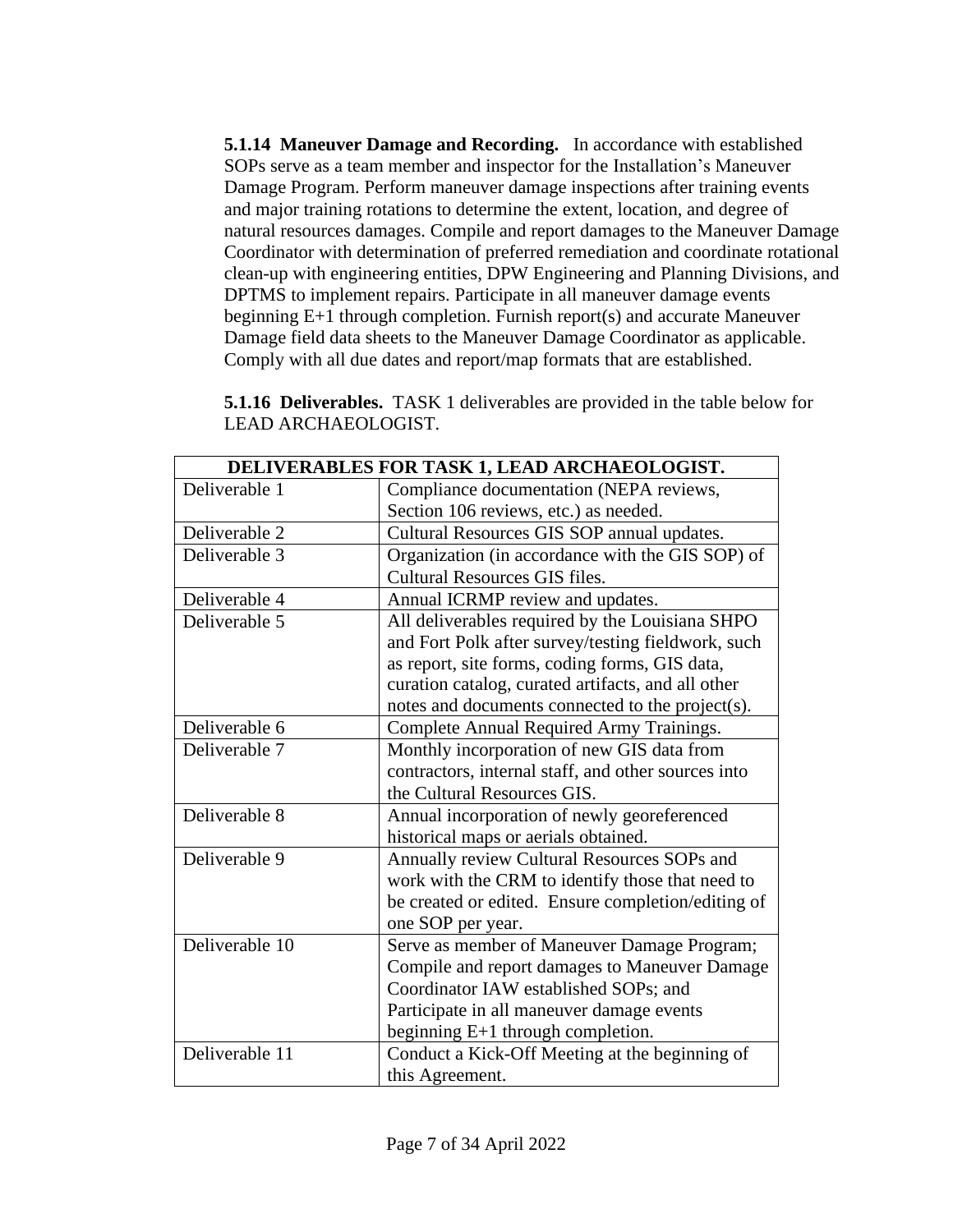# **5.2 TASK 2: CURATION SUPPORT**

**5.2.1 Level of Effort.** As an independent cooperator and not as an agent of the Government, provide support necessary to assist the Fort Polk Conservation Branch in implementing curation guidelines of the ICRMP and 36 CFR 79. Due to the nature of this project, it may be necessary to provide support outside of normal business hours for special project/event elements and to facilitate collection of archaeological data in remote training areas. Anticipation for completion of TASK 2 is (1) Full Time Equivalent (FTE) annually. Additional assistance that can help speed up accomplishment of TASK 2 is shown under the OPTIONAL TASKS listed below.

**5.2.2 Qualifications.** Minimum qualification for TASK 2 is a BA or BS in Anthropology or Archaeology with five or more years of experience with curation tasks. A MA or MS is preferred. Knowledge of the archaeology of Louisiana or the southeast is strongly preferred. Previous experience with curation of artifacts and lab work is a must, but previous experience being responsible for a Curation Facility in compliance with 36 CFR 79 is a plus since there are differences between preparing artifacts for curation and managing/caring/ensuring future research ability of those artifacts. Ability to conduct some fieldwork in rugged terrain and weather extremes as needed. Ability to obtain a valid Louisiana driver's license. Ability to pass a background investigation. Background check may include, but not limited to, criminal history, national sex offender search, and motor vehicle history. Ability and experience to implement techniques for accessioning collections, organizing collections for future research and better management, preserving collections under proper conditions, and maintaining proper preservation/stabilization conditions in curation facilities using National Park Service guidelines and 36 CFR 79. Ability to obtain appropriate training and certifications required to achieve all duties herein.

**5.2.3 Coordination with Installation/ Environmental Program Personnel.** Assist with ICRMP program in coordination with the government ICRMP Program Manager (PM). Assist with execution aspects of ICRMP activities and projects to include fieldwork, curation, and office work In Accordance With (IAW) CB approved ICRMP Standard Operating Procedure (SOP) timelines and cooperative agreements. Assist with coordination with various ENRMD staff and other concerned parties, including but not limited to the Endangered Species Program, Natural Resources Program, Integrated Pest Management Program, National Environmental Policy Act (NEPA) Program, other ENRMD branches and other Fort Polk directorates.

**5.2.4 Curation Databases and Data Files.** Assist the ICRMP Program with creation, maintenance, and updating of all curation databases and data files necessary to ensure adequate tracking/management/future research of all curated artifacts and documents. At least once annually, backup critical databases and data files. Data files not actively being updated (but that are still useful to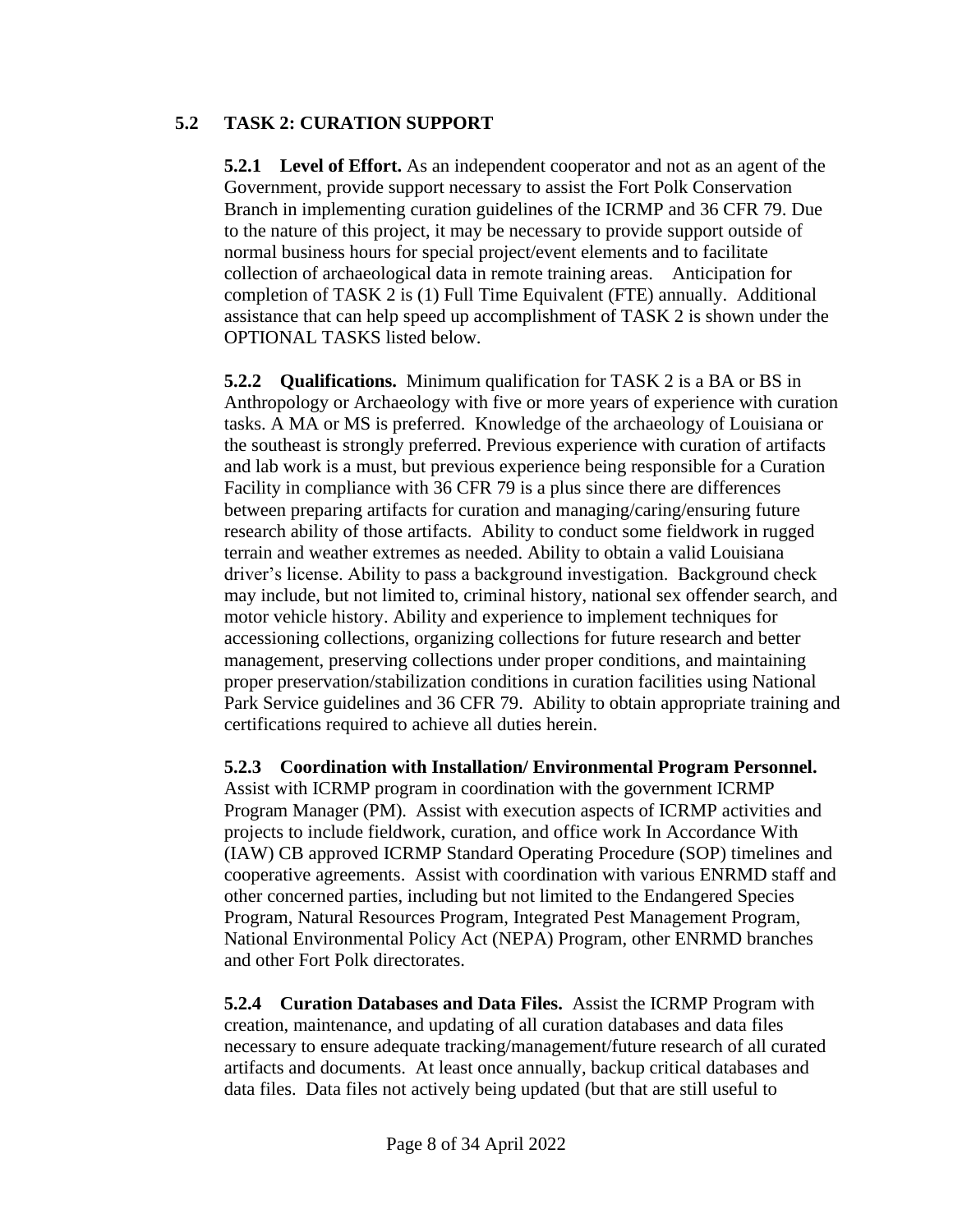understanding the curation project) should be saved and archived annually as well. This may include contractor submitted data, previous curation databases, and other files that can help researchers/management staff better understand the collections.

**5.2.5 Curation Room Organization, Oversight, and Inventory.** Assist the ICRMP Program with organization, oversight, and inventory within the curation room. This includes efforts that may require assistance from volunteers or other internal staff. This includes but is not limited to: updating the catalog for the reference library and report library, cataloging or inventorying hard copy heritage documents/photos, cataloging or inventorying the digital heritage collection, cataloging/inventorying compliance and old project records, accessioning/reaccessioning collections as needed, cataloging or re-cataloging collections as needed, and organizing/cataloging historic maps, aerials, and hard copy photographs related to historic Fort Polk.

**5.2.6 New Collections.** Accession new collections and ensure those collections are up to state and federal standards in coordination with the CRM. Provide comments to the CRM on corrections that need to be made to the collections and/or conduct corrective measures internally. Enter new catalog data into the Fort Polk Curation Database and retain the contractor catalogs for future reference and research.

**5.2.7 Digital Curation.** Assist the ICRMP Program with curation of digital files such as catalogs, photographs, and historic documents. This includes developing and editing an SOP, identifying media formats and assisting in updating those formats for future use, and creating and implementing a backup schedule for digital data.

**5.2.8 Display Creation, Editing, Maintenance, and Tracking.** Create displays and edit/maintain/track existing displays. Develop loan forms for displays and track those loans and make internal staff aware of what loans exist as well.

**5.2.9 Artifact Photographs/Scans.** Assist the ICRMP Program with photographing artifacts such as identifiable projectile points, good examples of decorated ceramics, and examples of prehistoric and historic tools. Work with the CRM to organize those photographs/scans in a manner that will allow them to be displayed/researched easily and effectively.

**5.2.10 Maneuver Damage and Recording**. In accordance with established SOPs serve as an alternate team member and inspector for the Installation's Maneuver Damage Program. Perform maneuver damage inspections after training events and major training rotations to determine the extent, location, and degree of natural resources damages. Compile and report damages to the Maneuver Damage Coordinator with determination of preferred remediation and coordinate rotational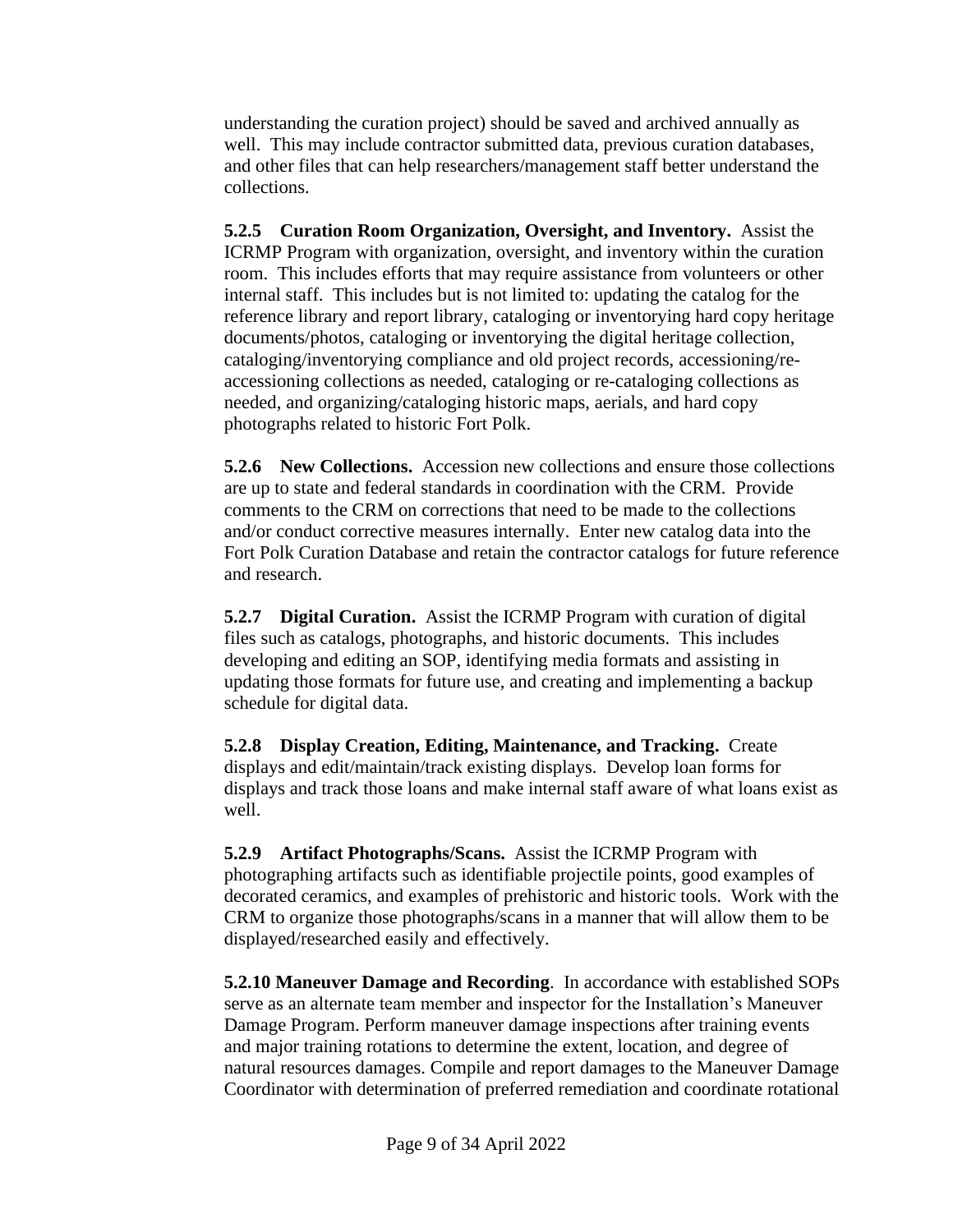clean-up with engineering entities, DPW Engineering and Planning Divisions, and DPTMS to implement repairs. Participate in all maneuver damage events beginning E+1 through completion. Furnish report(s) and accurate Maneuver Damage field data sheets to the Maneuver Damage Coordinator as applicable. Comply with all due dates and report/map formats that are established.

**5.2.11 Administrative Support.** Assist the ICRMP Program with consultation, compliance recommendations, and other administrative tasks to support the program as needed.

**5.2.12 Fieldwork Support.** Assist the ICRMP Program with fieldwork projects, including providing in-field recommendations for artifact preservation and collecting as needed. This support may also include supporting internal staff by processing/cataloging new artifacts generated from internal surveys/testing projects.

**5.2.13 Outreach and Training.** Collaborate with the Cultural Resources Manager (CRM) on outreach efforts such as the Heritage Family Program, Archaeology Month, Native American Heritage Month, and other outreach events that may be scheduled with local schools and organizations. Complete all necessary NFE training in a timely manner (See Appendix B, NFE Training). Participation in special training and technical conferences to allow technical team members to gain additional knowledge and professional skills is encouraged.

**5.2.14 Facility Management.** Assist the ICRMP Program with facility management. Submit Service Orders for the building and the Curation Facility as problems become known that may impact the stability of the preservation environment.

**5.2.15 ICRMP Support.** Collaborate with the Cultural Resources Manager (CRM) on other tasks related to the ICRMP as needed. Duty location may vary between the area of the Cultural Resources Office and the Museum depending on DPW-Environmental requirements.

**5.2.16 Equipment Inventory and Maintenance.** Assist with inventory of ICRMP Program equipment, hand receipts and key control protocols in accordance with 2CFR and the Terms of this Agreement. Appropriately maintain equipment, vehicle(s) and facility(s).

**5.2.17 Special Events and Requests.** Support special events and requests which includes, but is not limited to, special projects, tours for veteran soldiers (e.g., WWII/Vietnam), reports, and other support functions.

**5.2.18 Deliverables.** TASK 2 deliverables are provided in the table below for CURATION SUPPORT.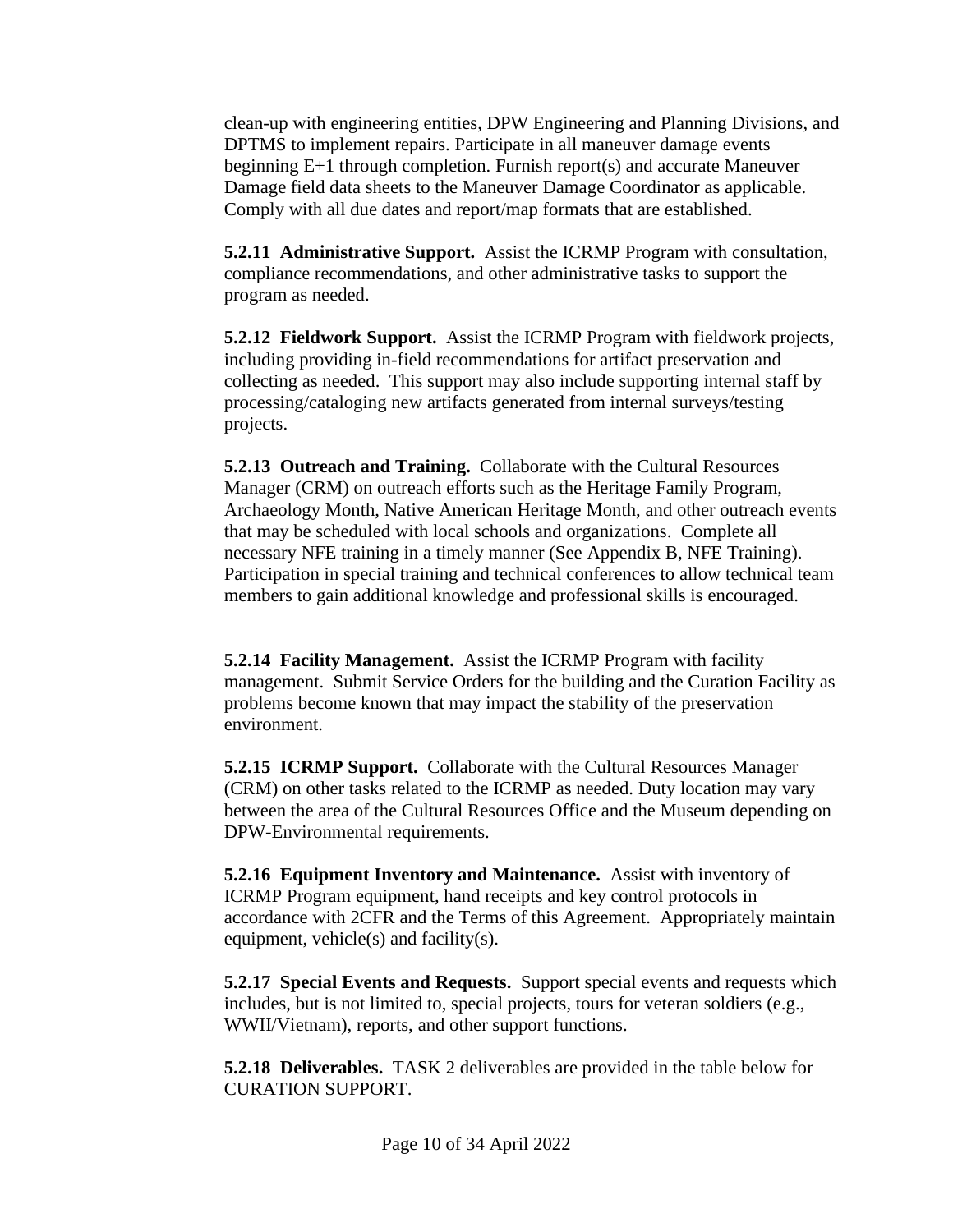|               | DELIVERABLES FOR TASK 2, CURATION SUPPORT.          |
|---------------|-----------------------------------------------------|
| Deliverable 1 | Annually update and backup all active curation      |
|               | databases and spreadsheets. Annually backup all     |
|               | inactive curation databases and spreadsheets that   |
|               | may be of future use to the Curation Program.       |
| Deliverable 2 | Digital Curation SOP Updates, Digital Curation      |
|               | Database, and Backup Schedule.                      |
| Deliverable 3 | Annually review Curation SOPs.                      |
| Deliverable 4 | Complete Annual Required Army Trainings.            |
| Deliverable 5 | Create, update, and track cultural resources        |
|               | displays and place folder on the Conservation       |
|               | shared drive of all active loans.                   |
| Deliverable 6 | Written update on progress of all curation tasks in |
|               | the ICRMP quarterly.                                |
| Deliverable 7 | New catalogs/inventories/drawer labels generated    |
|               | as part of the process to organize maps, aerials,   |
|               | hard copy photographs, compliance files, and the    |
|               | report/reference library.                           |
| Deliverable 8 | Catalog of artifacts generated from internal        |
|               | survey/testing work, as needed.                     |
| Deliverable 9 | Serve as member of Maneuver Damage Program;         |
|               | Compile and report damages to Maneuver Damage       |
|               | Coordinator IAW established SOPs; and               |
|               | Participate in all maneuver damage events           |
|               | beginning $E+1$ through completion.                 |

### **5.3 TASK 3 (OPTION 1): STAFF ARCHAEOLOGY SUPPORT**

**5.3.1 Level of Effort.** As an independent cooperator and not as an agent of the Government, provide support necessary to assist the Fort Polk Conservation Branch in implementing work required in the ICRMP. Due to the nature of this project, it may be necessary to provide support outside of normal business hours for special project/event elements and to facilitate collection of archaeological data in remote training areas. Anticipation for completion of TASK 3 is (1) Full Time Equivalent (FTE) annually.

**5.3.2 Qualifications.** Minimum qualification for TASK 3 is a BA or BS in Anthropology, Archaeology, or History with two or more years of experience with cultural resources work. Historic archaeology experience with a particular emphasis on military history and/or  $19<sup>th</sup> - 20<sup>th</sup>$  century Southeastern United States history is strongly preferred. Ability to perform strenuous fieldwork in rugged terrain and weather extremes. Ability to obtain a valid Louisiana driver's license.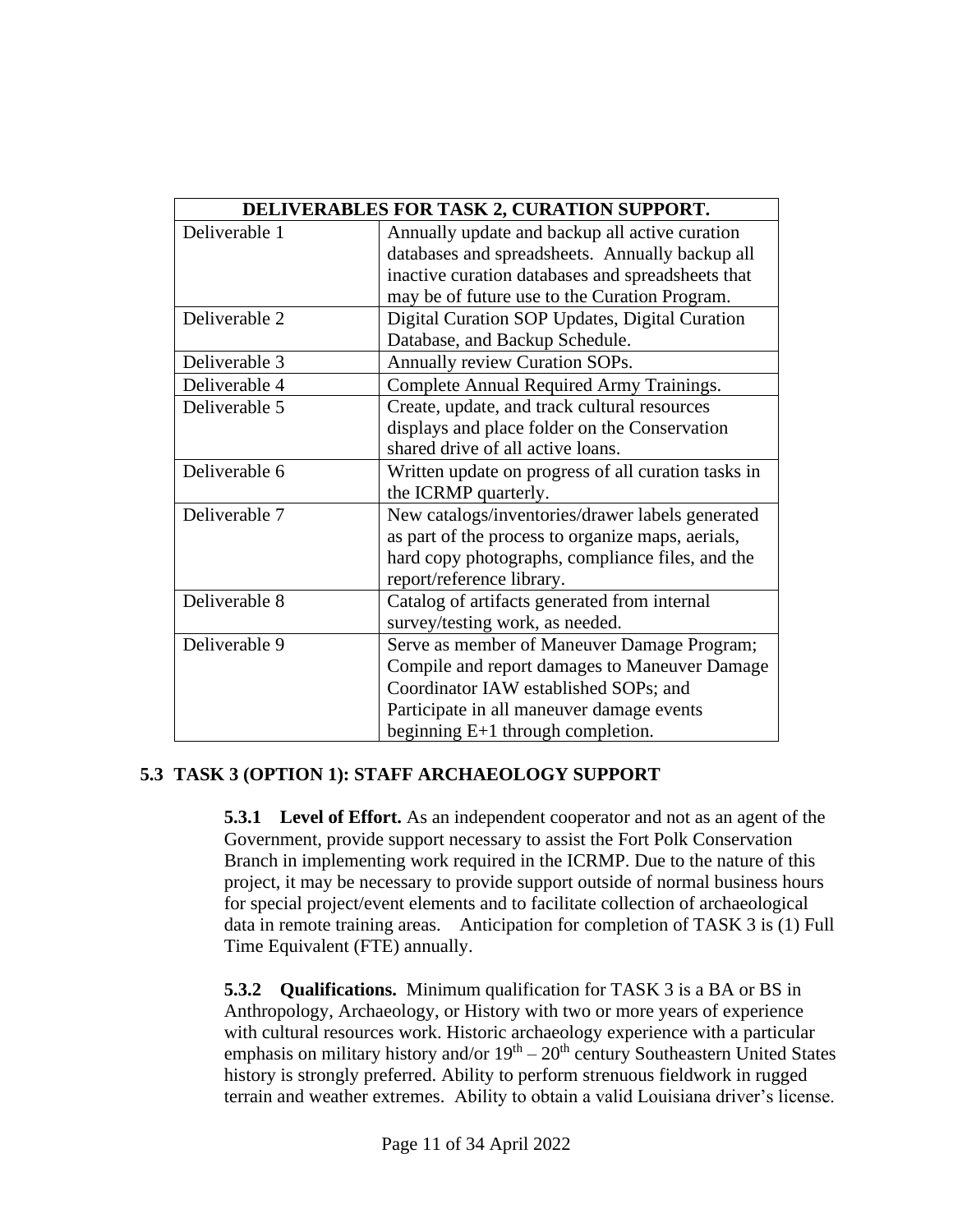Ability to pass a background investigation. Background check may include, but not limited to, criminal history, national sex offender search, and motor vehicle history. Experience with fieldwork, GIS, and curation processes is a plus, but not required. Ability to obtain appropriate training and certifications required to achieve all duties herein.

# **5.3.3 Coordination with Installation/Environmental Program Personnel.**

Assist with ICRMP program in coordination with the government ICRMP Program Manager (PM). Assist with execution aspects of ICRMP activities and projects to include fieldwork, curation, and office work In Accordance With (IAW) CB approved ICRMP Standard Operating Procedure (SOP) timelines and cooperative agreements. Assist with coordination with various ENRMD staff and other concerned parties, including but not limited to the Endangered Species Program, Natural Resources Program, Integrated Pest Management Program, National Environmental Policy Act (NEPA) Program, other ENRMD branches and other Fort Polk directorates.

**5.3.4 Site Monitoring and Site Posting.** Monitor all protected sites (eligible and potentially eligible for the National Register) on Fort Polk according to the ICRMP schedule and maintaining orange carsonite signage around those sites. Post new protected sites as needed and pull posts from sites as they become ineligible for the National Register. Thoroughly document ARPA violations and create reports detailing the extent of those damages in accordance with Fort Polk policies. Provide ARPA reports to the Fort Polk CRM as needed. Track site monitoring and posting progress using a site monitoring/posting spreadsheet.

**5.3.5 Cemetery Monitoring and Reporting.** Assist the ICRMP Program with cemetery monitoring of all historic cemeteries in accordance with the ICRMP schedule. Report any damages (e.g., tree falls, headstone damages, fence damages) to the CRM to ensure timely action can be taken to fix those damages. Track cemetery monitoring and damage assessments by using a cemetery monitoring spreadsheet.

**5.3.6 Museum and Curation Assistance.** Coordinate with the Cultural Resources Manager and Museum Director to conduct tours of historical displays as needed. Assist with curation re-accessioning and inventory projects as needed. Conduct historical research to answer questions from the public, management, and Command. Assist with other curation projects as needed in support of Command requests, ICRMP initiatives, and management goals.

**5.3.7 Assistance with Fieldwork.** Assist the ICRMP Program with all aspects of fieldwork including surface survey, shovel testing, reconnaissance, Phase-II testing, compartment surveys, and other fieldwork projects that may arise. Assist the Lead Archaeologist and/or CRM with identifying sites and recording those sites using Louisiana SHPO standards.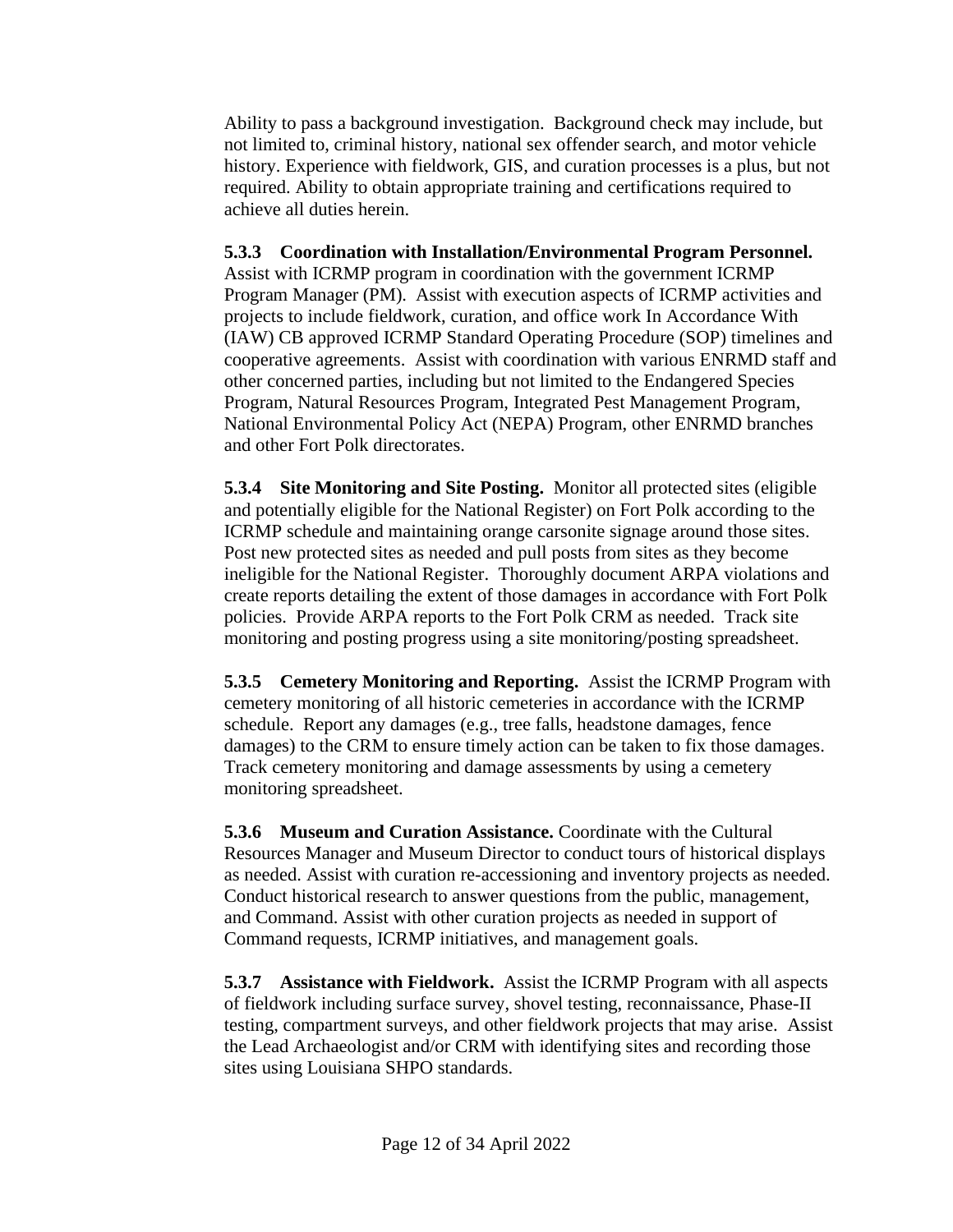**5.3.8 Maneuver Damage and Recording.** In accordance with established SOPs serve as a team member and inspector for the Installation's Maneuver Damage Program. Perform maneuver damage inspections after training events and major training rotations to determine the extent, location, and degree of natural resources damages. Compile and report damages to the Maneuver Damage Coordinator with determination of preferred remediation and coordinate rotational clean-up with engineering entities, DPW Engineering and Planning Divisions, and DPTMS to implement repairs. Participate in all maneuver damage events beginning E+1 through completion. Furnish report(s) and accurate Maneuver Damage field data sheets to the Maneuver Damage Coordinator as applicable. Comply with all due dates and report/map formats that are established.

**5.3.9 Administrative Support.** Assist the ICRMP Program with consultation, compliance recommendations, and other administrative tasks to support the program as needed.

**5.3.10 Outreach and Training.** Collaborate with the CRM on outreach efforts such as the Heritage Family Program, Archaeology Month, Native American Heritage Month, and other outreach events that may be scheduled with local schools and organizations. Complete all necessary NFE training in a timely manner (See Appendix B, NFE Training). Participation in special training and technical conferences to allow technical team members to gain additional knowledge and professional skills is encouraged.

**5.3.11 ICRMP Support.** Collaborate with the CRM on other tasks related to the ICRMP as needed. Duty location may vary between the area of the Cultural Resources Office and the Museum depending on DPW-Environmental requirements.

**5.3.12 Equipment Inventory and Maintenance.** Assist with inventory of ICRMP Program equipment, hand receipts and key control protocols in accordance with 2CFR and the Terms of this Agreement. Appropriately maintain equipment, vehicle(s) and facility(s).

**5.3.13 Special Events and Requests.** Support special events and requests which includes, but is not limited to, special projects, tours for veteran soldiers (e.g., WWII/Vietnam), reports, and other support functions.

**5.3.14 Deliverables.** TASK 3 deliverables are provided in the table below for STAFF ARCHAEOLOGY SUPPORT.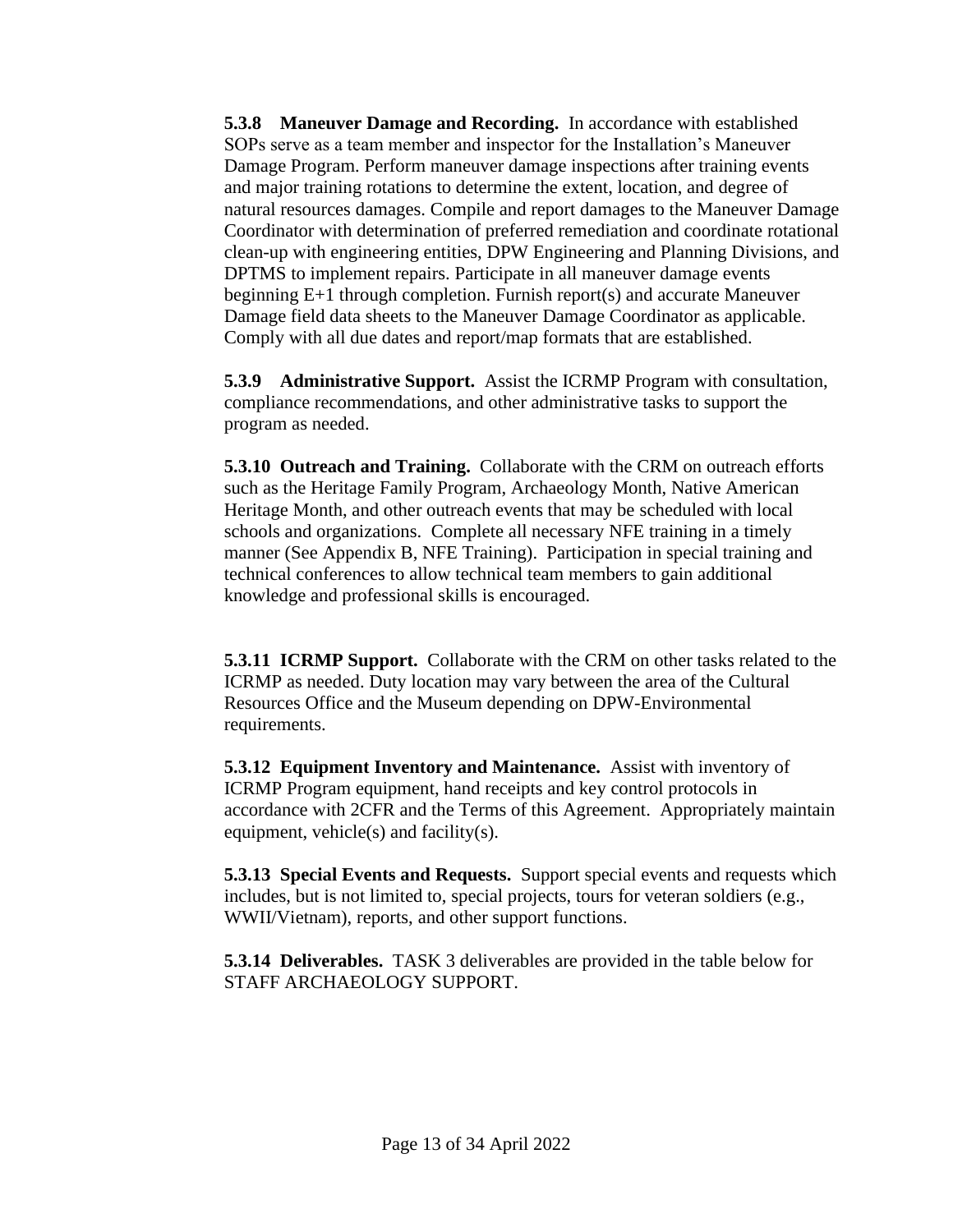### **DELIVERABLES FOR TASK 3 (OPTION 1): STAFF ARCHAEOLOGY SUPPORT.**

| Deliverable 1 | Maintain and annually update all site and cemetery |
|---------------|----------------------------------------------------|
|               | monitoring databases. Annually archive/backup      |
|               | those databases.                                   |
| Deliverable 2 | Annually review Site Monitoring SOPs.              |
| Deliverable 3 | Complete Annual Required Army Trainings.           |
| Deliverable 4 | Provide site monitoring and posting numbers        |
|               | quarterly to the Lead Archaeologist or CRM.        |
| Deliverable 5 | Serve as member of Maneuver Damage Program;        |
|               | Compile and report damages to Maneuver Damage      |
|               | Coordinator IAW established SOPs; and              |
|               | Participate in all maneuver damage events          |
|               | beginning $E+1$ through completion.                |
| Deliverable 6 | Pictures/report for CRM of items that need to be   |
|               | addressed at cemeteries (e.g., trees on fence/in   |
|               | $access$ roadway) – as needed.                     |
| Deliverable 7 | ARPA Damage Reports, as needed.                    |
| Deliverable 8 | Museum and Curation Support, as needed.            |

# **5.4 TASK 4 (OPTION 2): NAGPRA AND HERITAGE WEBSITE SUPPORT**

**5.4.1 NAGPRA Support.** Coordinate with Fort Polk CRM for annual payment of the required SHPO fee for access to the SHPO Database. Historically, this fee is \$1,300.00 annually and is due no later than 15 July of each year. Ensure receipt of payment to Fort Polk CRM.

**5.4.2 Heritage Website Support.** Ensure the polkhistory.org website is operable, functional, and maintained for public use in coordination with the Fort Polk CRM.

# **5. 5 TASK 5 (OPTION 3): ARCHAEOLOGICAL ASSISTANCE 1**

**5.5.1 Level of Effort.** As an independent cooperator and not as an agent of the Government, provide support necessary to assist the Fort Polk Conservation Branch in implementing curation guidelines of the ICRMP and 36 CFR 79. Due to the nature of this project, it may be necessary to provide support outside of normal business hours for special project/event elements and to facilitate collection of archaeological data in remote training areas. Anticipation for completion of TASK 5 is (1) Full Time Equivalent (FTE) annually.

**5.5.2 Qualifications.** Minimum qualification for TASK 5 is a BA or BS in Anthropology or Archaeology with two or more years of experience with curation tasks. Knowledge of the archaeology of Louisiana or the southeast is strongly preferred. Ability to conduct fieldwork in rugged terrain and weather extremes as needed. Ability to obtain a valid Louisiana driver's license. Ability to pass a background investigation. Background check may include, but not limited to, criminal history, national sex offender search, and motor vehicle history. Ability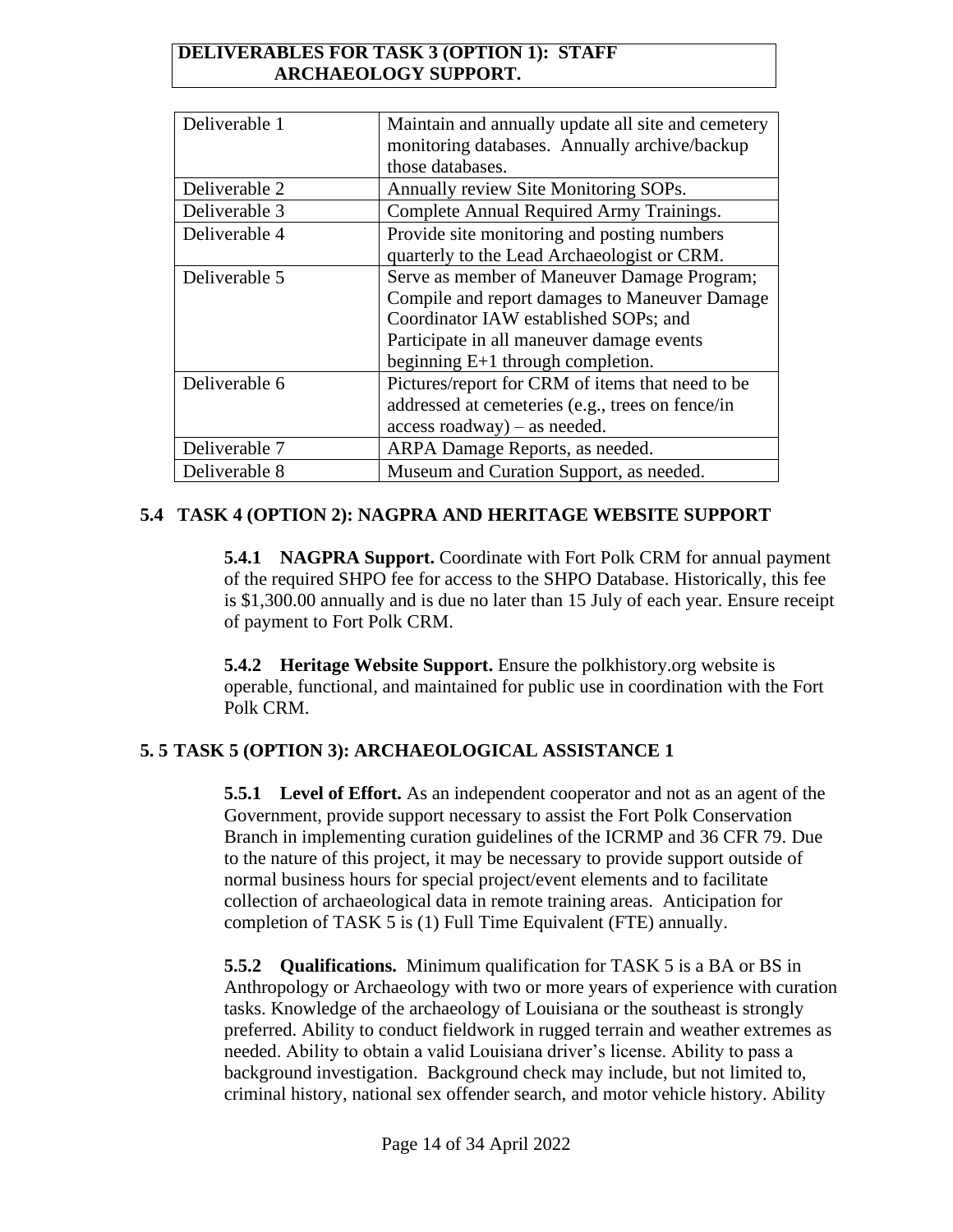and experience to implement techniques for accessioning collections, cataloging artifacts, and labeling and processing collections. The applicant should have good fieldwork knowledge as well and be capable of assisting with any excavation undertaken internally, completing ARPA damage assessments, using a GPS, using a map/compass, and monitoring archaeological sites. Ability to obtain appropriate training and certifications required to achieve all duties herein.

# **5.5.3 Coordination with Installation/ Environmental Program Personnel.**

Assist with ICRMP program in coordination with the government ICRMP Program Manager (PM). Assist with execution aspects of ICRMP activities and projects to include fieldwork, curation, and office work In Accordance With (IAW) CB approved ICRMP Standard Operating Procedure (SOP) timelines and cooperative agreements. Assist with coordination with various ENRMD staff and other concerned parties, including but not limited to the Endangered Species Program, Natural Resources Program, Integrated Pest Management Program, National Environmental Policy Act (NEPA) Program, other ENRMD branches and other Fort Polk directorates.

**5.5.4 Assistance with Curation Objectives and Tasks.** Assist the ICRMP Program with all TASK 2 objectives and deliverables related to curation, cataloging, accessioning, organizing, inventorying, photographing artifacts, digital curation, curation SOPs and data files, processing new collections, labeling artifacts/bags, and creating/editing displays. Assist the ICRMP Program with completing all tasks necessary to properly accession and curate collections. Identify problems with the collection to the CRM, Lead Archaeologist, and curation staff as they are discovered. Propose solutions to those problems in coordination with the CRM, Lead Archaeologist, and curation staff.

**5.5.5 Site Monitoring and Site Posting.** Assist the ICRMP Program with monitoring all protected sites (eligible and potentially eligible for the National Register) on Fort Polk according to the ICRMP schedule and maintaining orange carsonite signage around those sites. Post new protected sites as needed and pull posts from sites as they become ineligible for the National Register. Thoroughly document ARPA violations and create reports detailing the extent of those damages in accordance with Fort Polk policies. Provide ARPA reports to the Fort Polk CRM as needed. Track site monitoring and posting progress using a site monitoring/posting spreadsheet.

**5.5.6 Cemetery Monitoring and Reporting.** Assist the ICRMP Program with cemetery monitoring of all historic cemeteries in accordance with the ICRMP schedule. Report any damages (e.g., tree falls, headstone damages, fence damages) to the CRM to ensure timely action can be taken to fix those damages. Track cemetery monitoring and damage assessments by using a cemetery monitoring spreadsheet.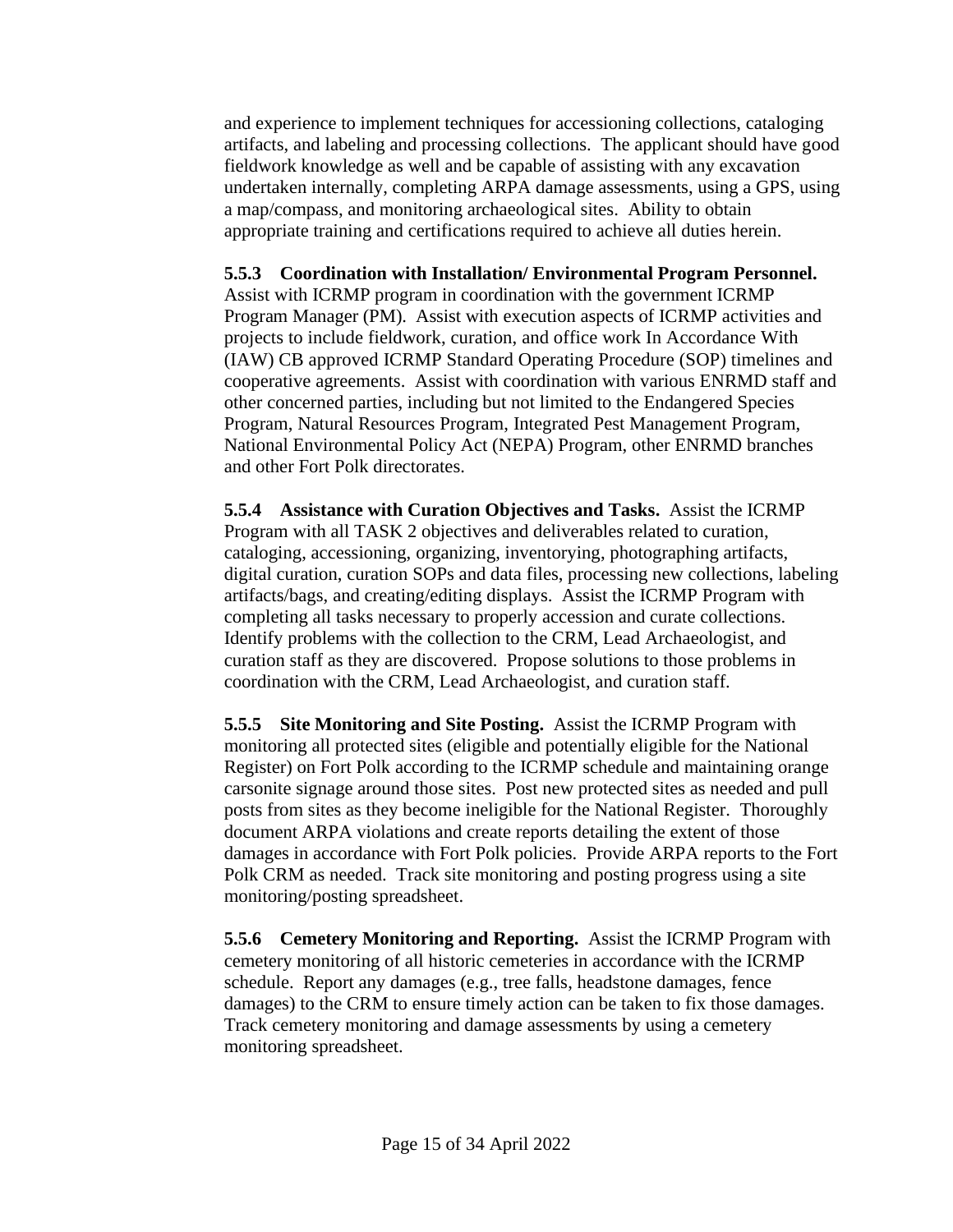**5.5.7 Assistance with Fieldwork and Field Initiatives.** Assist the ICRMP Program with internal surveys, testing, and other fieldwork initiatives such as compartment surveys.

**5.5.8 Administrative Support.** Assist the ICRMP Program with consultation, compliance recommendations, and other administrative tasks to support the program as needed.

**5.5.9 Outreach and Training.** Collaborate with the CRM on outreach efforts such as the Heritage Family Program, Archaeology Month, Native American Heritage Month, and other outreach events that may be scheduled with local schools and organizations. Complete all necessary NFE training in a timely manner (See Appendix B, NFE Training). Participation in special training and technical conferences to allow technical team members to gain additional knowledge and professional skills is encouraged.

**5.5.10 ICRMP Support.** Collaborate with the CRM on other tasks related to the ICRMP as needed. Duty location may vary between the area of the Cultural Resources Office and the Museum depending on DPW-Environmental requirements.

**5.5.11 Equipment Inventory and Maintenance.** Assist with inventory of ICRMP Program equipment, hand receipts and key control protocols in accordance with 2CFR and the Terms of this Agreement. Appropriately maintain equipment, vehicle(s) and facility(s).

**5.5.12 Special Events and Requests.** Support special events and requests which includes, but is not limited to, special projects, tours for veteran soldiers (e.g., WWII/Vietnam), reports, and other support functions.

**5.5.13 Maneuver Damage and Recording**. In accordance with established SOPs serve as alternate team member and inspector for the Installation's Maneuver Damage Program. Perform maneuver damage inspections after training events and major training rotations to determine the extent, location, and degree of natural resources damages. Compile and report damages to the Maneuver Damage Coordinator with determination of preferred remediation and coordinate rotational clean-up with engineering entities, DPW Engineering and Planning Divisions, and DPTMS to implement repairs. Participate in all maneuver damage events beginning E+1 through completion. Furnish report(s) and accurate Maneuver Damage field data sheets to the Maneuver Damage Coordinator as applicable. Comply with all due dates and report/map formats that are established.

**5.5.14 Deliverables.** TASK 5 deliverables are provided in the table below for ARCHAEOLOGICAL ASSISTANCE. Many of these deliverables are tied to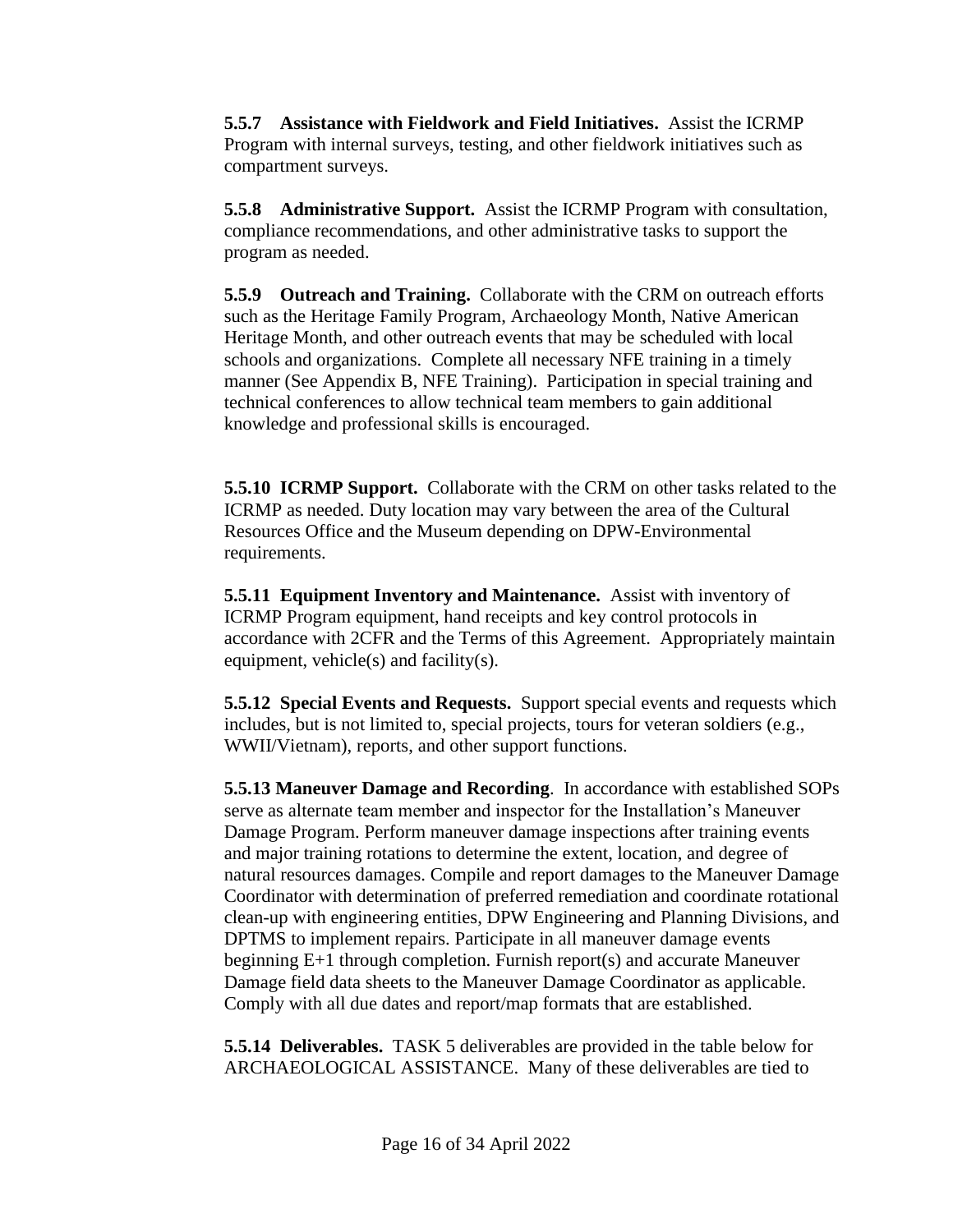| <b>DELIVERABLES FOR TASK 5 (OPTION 3), ARCHAEOLOGICAL</b> |                                                      |  |
|-----------------------------------------------------------|------------------------------------------------------|--|
| <b>ASSISTANCE 1.</b>                                      |                                                      |  |
| Deliverable 1                                             | Annually update and backup all active curation       |  |
|                                                           | databases and spreadsheets. Annually backup all      |  |
|                                                           | inactive curation databases and spreadsheets that    |  |
|                                                           | may be of future use to the Curation Program.        |  |
| Deliverable 2                                             | Digital Curation SOP Updates, Digital Curation       |  |
|                                                           | Database, and Backup Schedule.                       |  |
| Deliverable 3                                             | Annually review Curation SOPs.                       |  |
| Deliverable 4                                             | Complete Annual Required Army Trainings.             |  |
| Deliverable 5                                             | Create, update, and track cultural resources         |  |
|                                                           | displays and place folder on the Conservation        |  |
|                                                           | shared drive of all active loans.                    |  |
| Deliverable 6                                             | Detailed update on progress of all curation tasks in |  |
|                                                           | the ICRMP quarterly.                                 |  |
| Deliverable 7                                             | New catalogs/inventories/drawer labels generated     |  |
|                                                           | as part of the process to organize maps, aerials,    |  |
|                                                           | hard copy photographs, compliance files, and the     |  |
|                                                           | report/reference library.                            |  |
| Deliverable 8                                             | Catalog of artifacts generated from internal         |  |
|                                                           | survey/testing work.                                 |  |
| Deliverable 9                                             | Assist Staff Archaeologist with completing           |  |
|                                                           | delivery of site and cemetery monitoring             |  |
|                                                           | spreadsheet by providing data prior to the end of    |  |
|                                                           | each quarter.                                        |  |
| Deliverable 10                                            | Serve as member of Maneuver Damage Program;          |  |
|                                                           | Compile and report damages to Maneuver Damage        |  |
|                                                           | Coordinator IAW established SOPs; and                |  |
|                                                           | Participate in all maneuver damage events            |  |
|                                                           | beginning E+1 through completion.                    |  |

deliverables from TASK 2 and TASK 3 since TASK 5 assists both of those TASKS.

### **5.6 TASK 6 (OPTION 4): ARCHAEOLOGICAL ASSISTANCE 2**

**5.6.1 Level of Effort.** As an independent cooperator and not as an agent of the Government, provide support necessary to assist the Fort Polk Conservation Branch in implementing curation guidelines of the ICRMP and 36 CFR 79. Due to the nature of this project, it may be necessary to provide support outside of normal business hours for special project/event elements and to facilitate collection of archaeological data in remote training areas. Anticipation for completion of TASK 6 is (1) Full Time Equivalent (FTE) annually.

**5.6.2 Qualifications.** Minimum qualification for TASK 6 is two or more years of experience with curation tasks. Knowledge of the archaeology of Louisiana or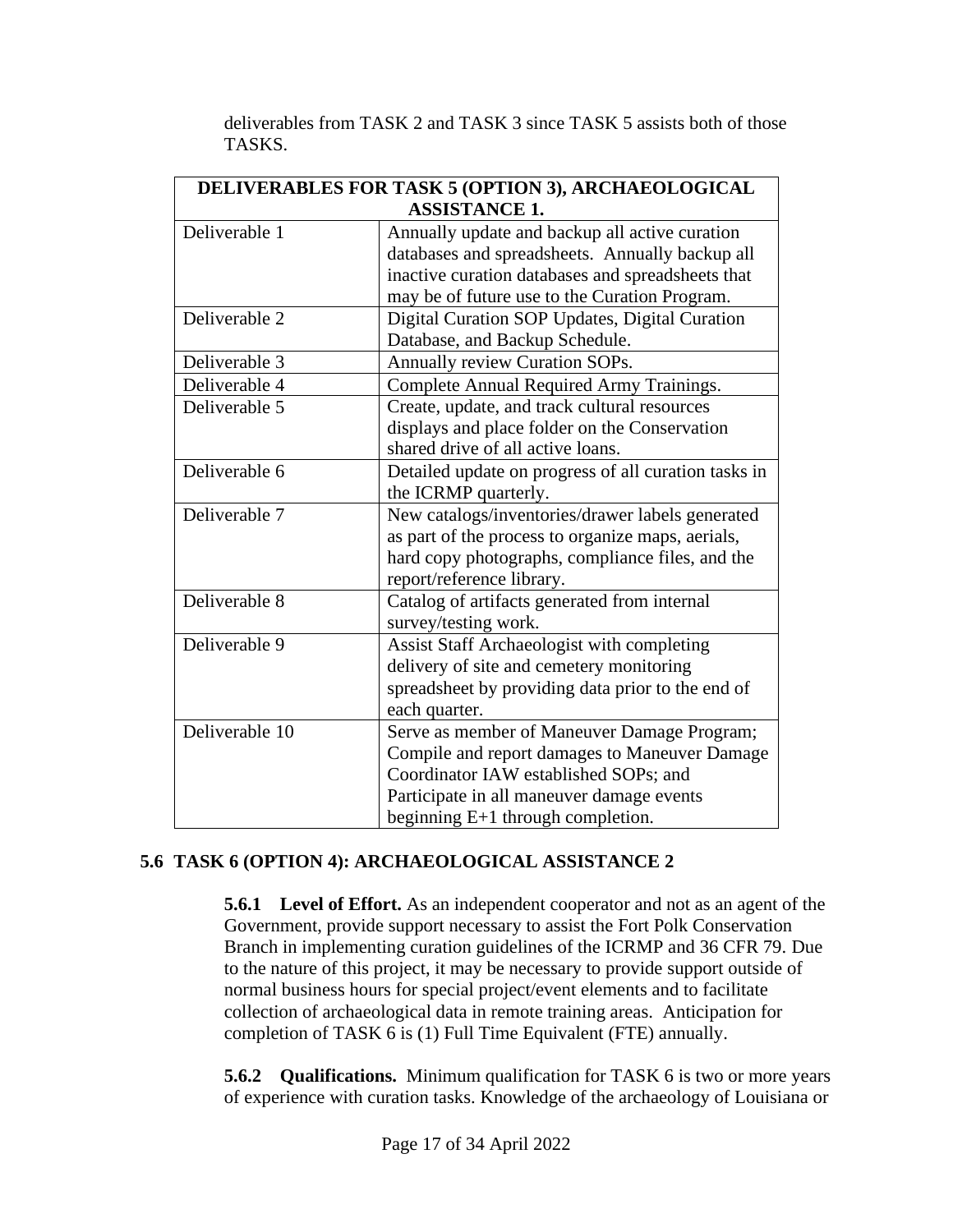the southeast is strongly preferred. Ability to conduct fieldwork in rugged terrain and weather extremes as needed. Ability to obtain a valid Louisiana driver's license. Ability to pass a background investigation. Background check may include, but not limited to, criminal history, national sex offender search, and motor vehicle history. Ability and experience to implement techniques for accessioning collections, cataloging artifacts, and labeling and processing collections. The applicant should have good fieldwork knowledge as well and be capable of assisting with any excavation undertaken internally, completing ARPA damage assessments, using a GPS, using a map/compass, and monitoring archaeological sites. Ability to obtain appropriate training and certifications required to achieve all duties herein.

**5.6.3 Coordination with Installation/ Environmental Program Personnel.** Assist with ICRMP program in coordination with the government ICRMP Program Manager (PM). Assist with execution aspects of ICRMP activities and projects to include fieldwork, curation, and office work In Accordance With (IAW) CB approved ICRMP Standard Operating Procedure (SOP) timelines and cooperative agreements. Assist with coordination with various ENRMD staff and other concerned parties, including but not limited to the Endangered Species Program, Natural Resources Program, Integrated Pest Management Program, National Environmental Policy Act (NEPA) Program, other ENRMD branches and other Fort Polk directorates.

**5.6.4 Assistance with Curation Objectives and Tasks.** Assist the ICRMP Program with all TASK 2 objectives and deliverables related to curation, cataloging, accessioning, organizing, inventorying, photographing artifacts, digital curation, curation SOPs and data files, processing new collections, labeling artifacts/bags, and creating/editing displays. Assist the ICRMP Program with completing all tasks necessary to properly accession and curate collections. Identify problems with the collection to the CRM, Lead Archaeologist, and curation staff as they are discovered. Propose solutions to those problems in coordination with the CRM, Lead Archaeologist, and curation staff.

**5.6.5 Site Monitoring and Site Posting.** Assist the ICRMP Program with monitoring all protected sites (eligible and potentially eligible for the National Register) on Fort Polk according to the ICRMP schedule and maintaining orange carsonite signage around those sites. Post new protected sites as needed and pull posts from sites as they become ineligible for the National Register. Thoroughly document ARPA violations and create reports detailing the extent of those damages in accordance with Fort Polk policies. Provide ARPA reports to the Fort Polk CRM as needed. Track site monitoring and posting progress using a site monitoring/posting spreadsheet.

**5.6.6 Cemetery Monitoring and Reporting.** Assist the ICRMP Program with cemetery monitoring of all historic cemeteries in accordance with the ICRMP schedule. Report any damages (e.g., tree falls, headstone damages, fence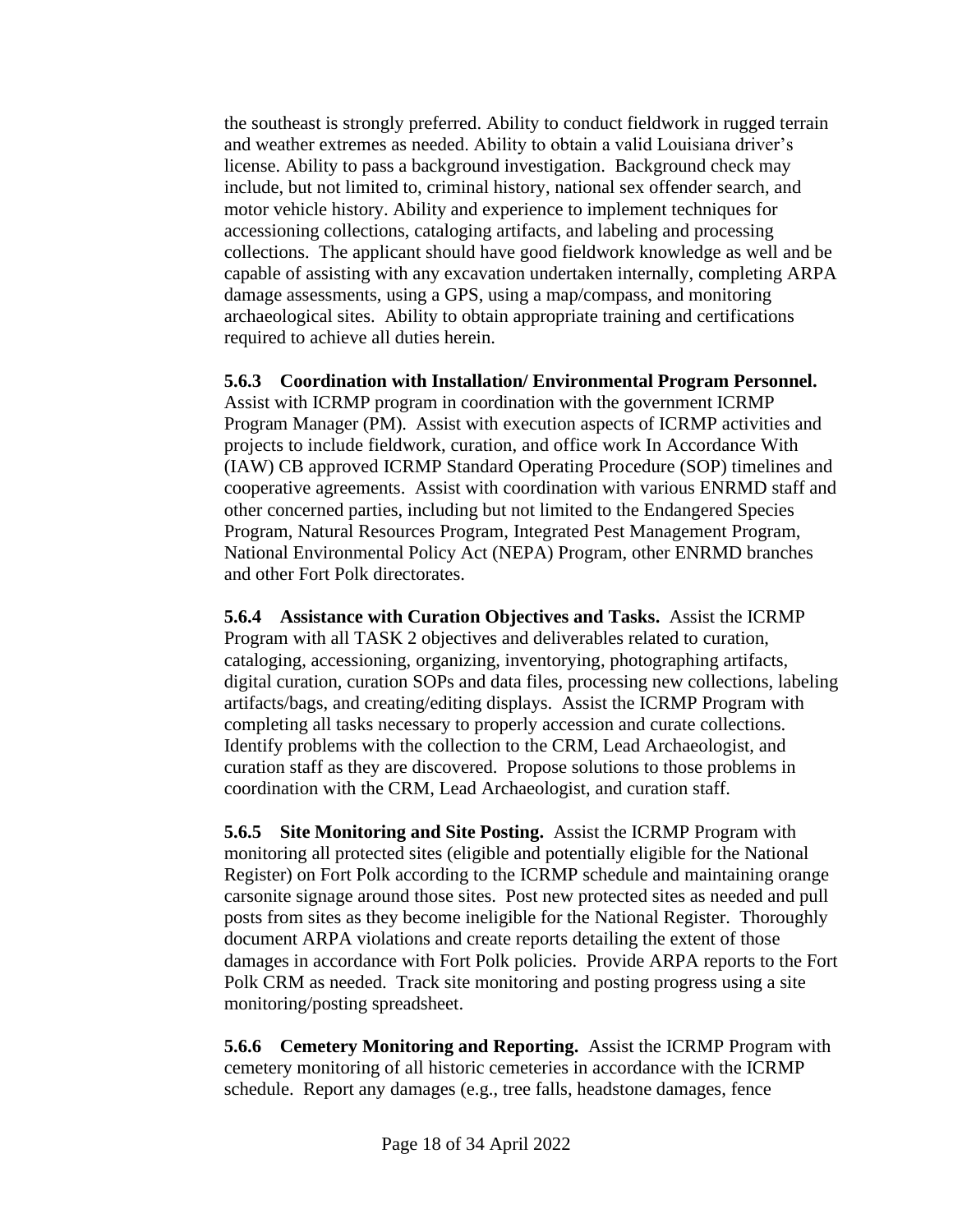damages) to the CRM to ensure timely action can be taken to fix those damages. Track cemetery monitoring and damage assessments by using a cemetery monitoring spreadsheet.

**5.6.7 Assistance with Fieldwork and Field Initiatives.** Assist the ICRMP Program with internal surveys, testing, and other fieldwork initiatives such as compartment surveys.

**5.6.8 Administrative Support.** Assist the ICRMP Program with consultation, compliance recommendations, and other administrative tasks to support the program as needed.

**5.6.9 Outreach and Training.** Collaborate with the CRM on outreach efforts such as the Heritage Family Program, Archaeology Month, Native American Heritage Month, and other outreach events that may be scheduled with local schools and organizations. Complete all necessary NFE training in a timely manner (See Appendix B, NFE Training). Participation in special training and technical conferences to allow technical team members to gain additional knowledge and professional skills is encouraged.

**5.6.10 ICRMP Support.** Collaborate with the CRM on other tasks related to the ICRMP as needed. Duty location may vary between the area of the Cultural Resources Office and the Museum depending on DPW-Environmental requirements.

**5.6.11 Equipment Inventory and Maintenance.** Assist with inventory of ICRMP Program equipment, hand receipts and key control protocols in accordance with 2CFR and the Terms of this Agreement. Appropriately maintain equipment, vehicle(s) and facility(s).

**5.6.12 Special Events and Requests.** Support special events and requests which includes, but is not limited to, special projects, tours for veteran soldiers (e.g., WWII/Vietnam), reports, and other support functions.

**5.6.13 Maneuver Damage and Recording.** In accordance with established SOPs serve as alternate team member and inspector for the Installation's Maneuver Damage Program. Perform maneuver damage inspections after training events and major training rotations to determine the extent, location, and degree of natural resources damages. Compile and report damages to the Maneuver Damage Coordinator with determination of preferred remediation and coordinate rotational clean-up with engineering entities, DPW Engineering and Planning Divisions, and DPTMS to implement repairs. Participate in all maneuver damage events beginning E+1 through completion. Furnish report(s) and accurate Maneuver Damage field data sheets to the Maneuver Damage Coordinator as applicable. Comply with all due dates and report/map formats that are established.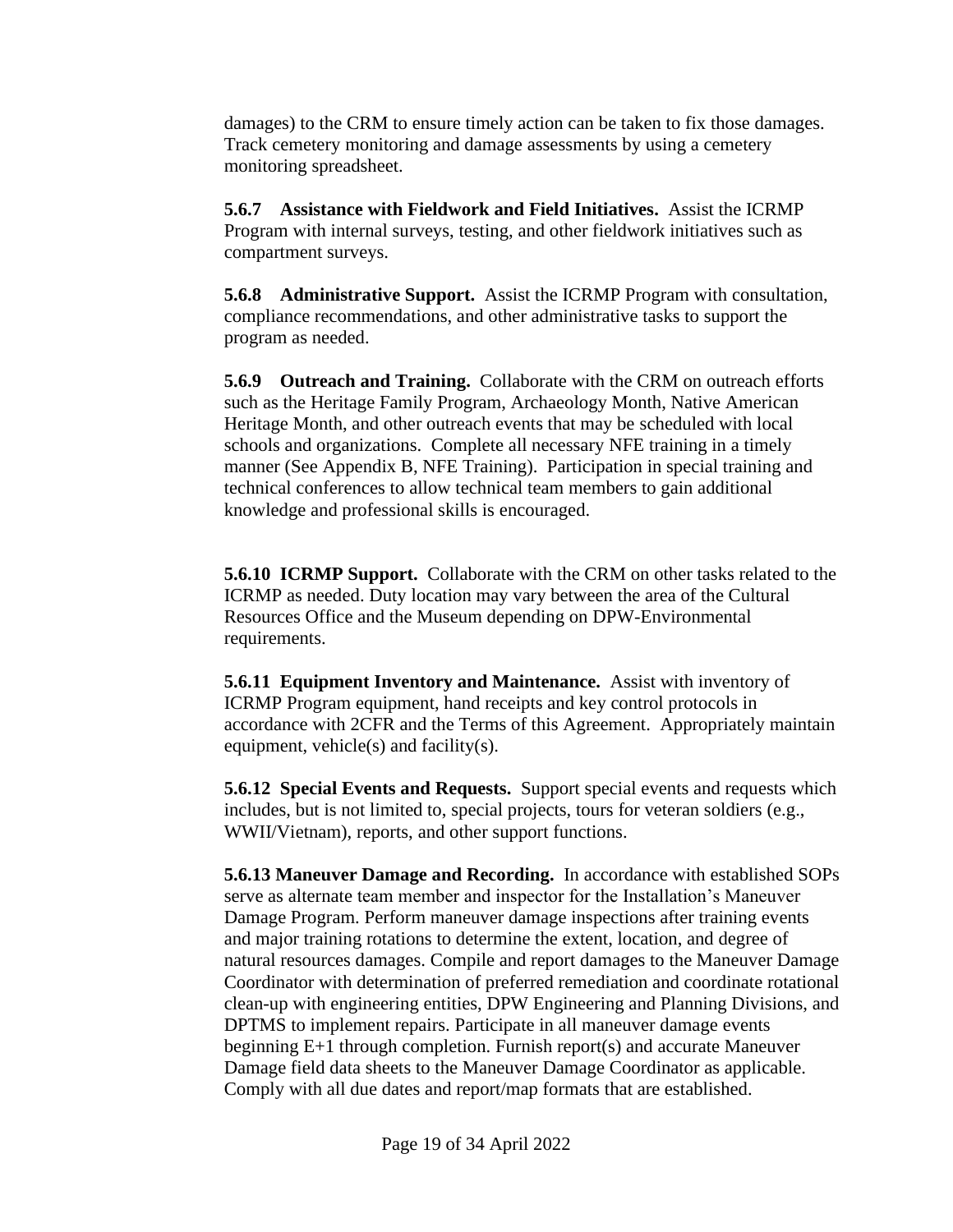**5.6.14 Deliverables.** TASK 6 deliverables are provided in the table below for ARCHAEOLOGICAL ASSISTANCE 2. Many of these deliverables are tied to deliverables from TASK 2 and TASK 3 since TASK 6 assists both of those TASKS.

| <b>DELIVERABLES FOR TASK 6 (OPTION 4), ARCHAEOLOGICAL</b> |                                                      |  |
|-----------------------------------------------------------|------------------------------------------------------|--|
|                                                           | <b>ASSISTANCE 2.</b>                                 |  |
| Deliverable 1                                             | Annually update and backup all active curation       |  |
|                                                           | databases and spreadsheets. Annually backup all      |  |
|                                                           | inactive curation databases and spreadsheets that    |  |
|                                                           | may be of future use to the Curation Program.        |  |
| Deliverable 2                                             | Digital Curation SOP Updates, Digital Curation       |  |
|                                                           | Database, and Backup Schedule.                       |  |
| Deliverable 3                                             | Annually review Curation SOPs.                       |  |
| Deliverable 4                                             | Complete Annual Required Army Trainings.             |  |
| Deliverable 5                                             | Create, update, and track cultural resources         |  |
|                                                           | displays and place folder on the Conservation        |  |
|                                                           | shared drive of all active loans.                    |  |
| Deliverable 6                                             | Detailed update on progress of all curation tasks in |  |
|                                                           | the ICRMP quarterly.                                 |  |
| Deliverable 7                                             | New catalogs/inventories/drawer labels generated     |  |
|                                                           | as part of the process to organize maps, aerials,    |  |
|                                                           | hard copy photographs, compliance files, and the     |  |
|                                                           | report/reference library.                            |  |
| Deliverable 8                                             | Catalog of artifacts generated from internal         |  |
|                                                           | survey/testing work.                                 |  |
| Deliverable 9                                             | Assist Staff Archaeologist with completing           |  |
|                                                           | delivery of site and cemetery monitoring             |  |
|                                                           | spreadsheet by providing data prior to the end of    |  |
|                                                           | each quarter.                                        |  |
| Deliverable 10                                            | Serve as member of Maneuver Damage Program;          |  |
|                                                           | Compile and report damages to Maneuver Damage        |  |
|                                                           | Coordinator IAW established SOPs; and                |  |
|                                                           | Participate in all maneuver damage events            |  |
|                                                           | beginning $E+1$ through completion.                  |  |

### **5.7 TASK 7 (OPTION 5): STAFF ARCHAEOLOGY SUPPORT TEMPORARY**

**5.7.1 Level of Effort.** As an independent cooperator and not as an agent of the Government, provide support necessary to assist the Fort Polk Conservation Branch in implementing fieldwork required in the ICRMP. Due to the nature of this project, it may be necessary to provide support outside of normal business hours for special project/event elements and to facilitate collection of archaeological data in remote training areas. Anticipation for completion of TASK 7 is (0.25) Full Time Equivalent (FTE) annually.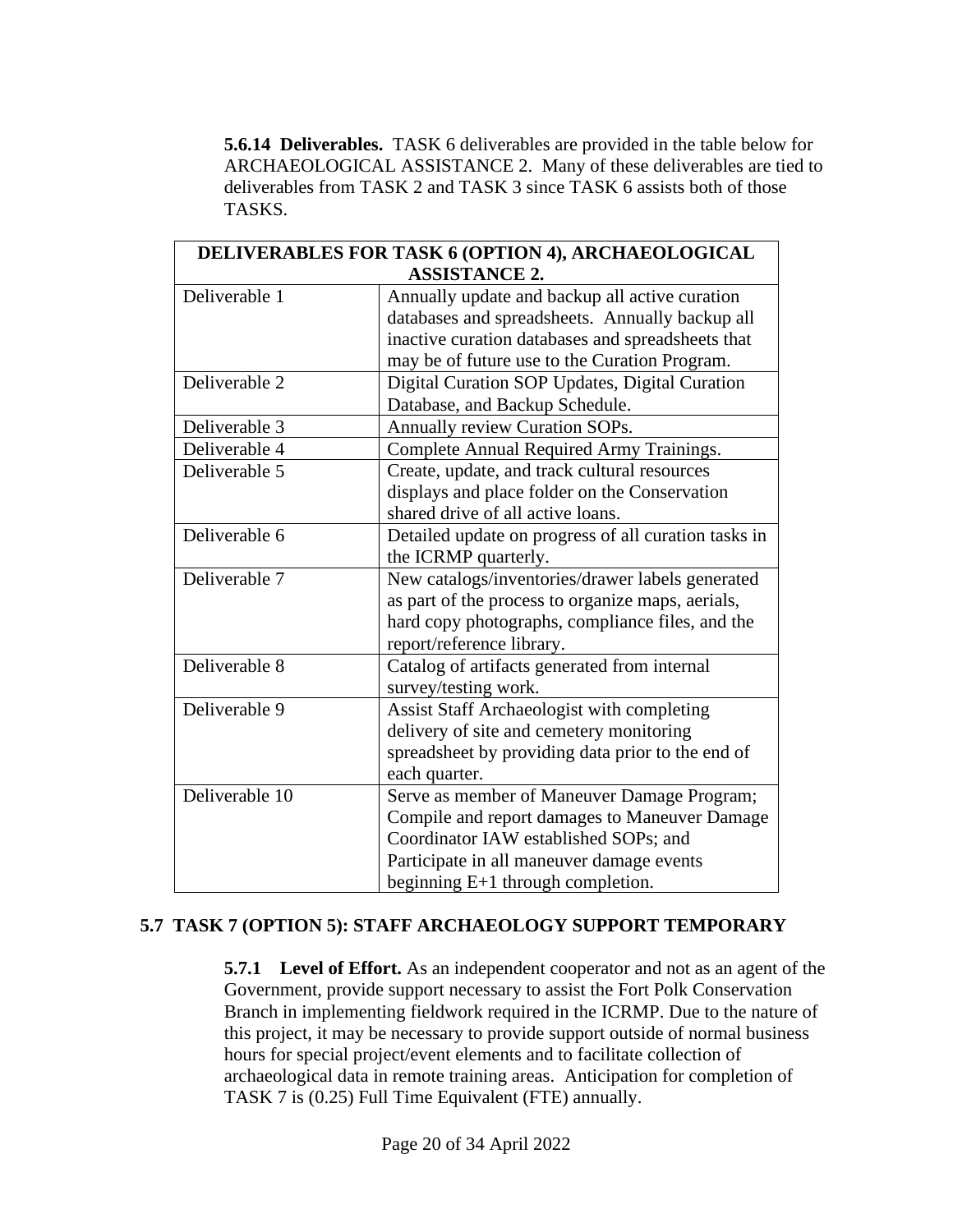**5.7.2 Qualifications.** Minimum qualification for TASK 7 is a BA or BS in Anthropology, Archaeology, or History with two or more years of experience with cultural resources work. Historic archaeology experience with a particular emphasis on military history and/or  $19<sup>th</sup> - 20<sup>th</sup>$  century Southeastern United States history is strongly preferred. Ability to perform strenuous fieldwork in rugged terrain and weather extremes. Ability to obtain a valid Louisiana driver's license. Ability to pass a background investigation. Background check may include, but not limited to, criminal history, national sex offender search, and motor vehicle history. Experience with fieldwork, GIS, and curation processes is a plus, but not required. Ability to obtain appropriate training and certifications required to achieve all duties herein.

# **5.7.3 Coordination with Installation/Environmental Program Personnel.**

Assist with ICRMP program in coordination with the government ICRMP Program Manager (PM). Assist with execution aspects of ICRMP activities and projects to include fieldwork, curation, and office work In Accordance With (IAW) CB approved ICRMP Standard Operating Procedure (SOP) timelines and cooperative agreements. Assist with coordination with various ENRMD staff and other concerned parties, including but not limited to the Endangered Species Program, Natural Resources Program, Integrated Pest Management Program, National Environmental Policy Act (NEPA) Program, other ENRMD branches and other Fort Polk directorates.

**5.7.4 Site Monitoring and Site Posting.** Assist the ICRMP Program with monitoring all protected sites (eligible and potentially eligible for the National Register) on Fort Polk according to the ICRMP schedule and maintaining orange carsonite signage around those sites. Post new protected sites as needed and pull posts from sites as they become ineligible for the National Register. Thoroughly document ARPA violations and create reports detailing the extent of those damages in accordance with Fort Polk policies. Provide ARPA reports to the Fort Polk CRM as needed. Track site monitoring and posting progress using a site monitoring/posting spreadsheet.

**5.7.5 Cemetery Monitoring and Reporting.** Assist the ICRMP Program with cemetery monitoring of all historic cemeteries in accordance with the ICRMP schedule. Report any damages (e.g., tree falls, headstone damages, fence damages) to the CRM to ensure timely action can be taken to fix those damages. Track cemetery monitoring and damage assessments by using a cemetery monitoring spreadsheet.

**5.7.6 Museum and Curation Assistance.** Coordinate with the CRM and Museum Director to conduct tours of historical displays as needed. Assist with curation re-accessioning and inventory projects as needed. Conduct historical research to answer questions from the public, management, and Command. Assist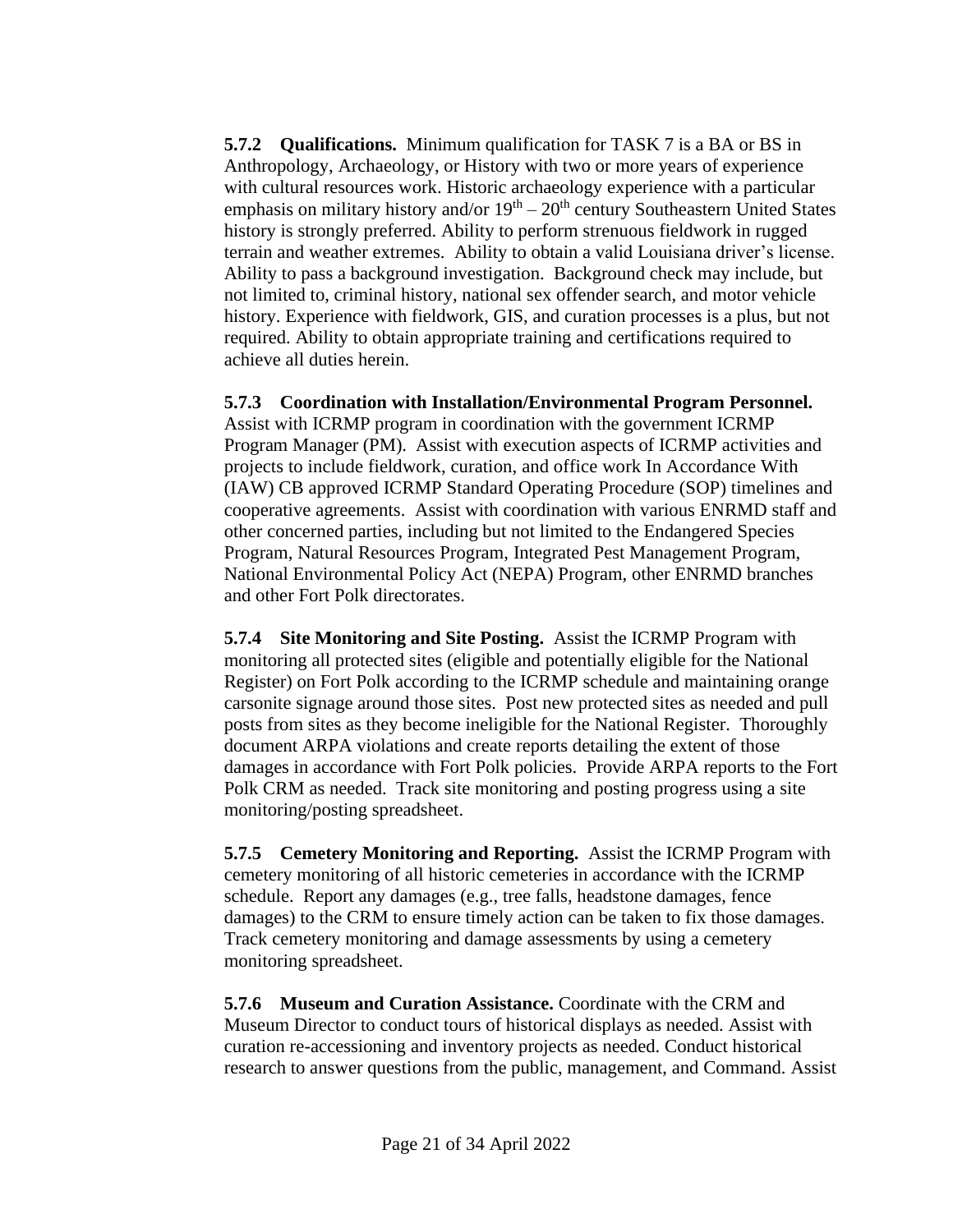with other curation projects as needed in support of Command requests, ICRMP initiatives, and management goals.

**5.7.7 Assistance with Fieldwork.** Assist the ICRMP Program with all aspects of fieldwork including surface survey, shovel testing, reconnaissance, Phase-II testing, compartment surveys, and other fieldwork projects that may arise. Assist the Lead Archaeologist and/or CRM with identifying sites and recording those sites using Louisiana SHPO standards.

**5.7.8 Maneuver Damage and Recording.** In accordance with established SOPs serve as a team member and inspector for the Installation's Maneuver Damage Program. Perform maneuver damage inspections after training events and major training rotations to determine the extent, location, and degree of natural resources damages. Compile and report damages to the Maneuver Damage Coordinator with determination of preferred remediation and coordinate rotational clean-up with engineering entities, DPW Engineering and Planning Divisions, and DPTMS to implement repairs. Participate in all maneuver damage events beginning E+1 through completion. Furnish report(s) and accurate Maneuver Damage field data sheets to the Maneuver Damage Coordinator as applicable. Comply with all due dates and report/map formats that are established.

**5.7.9 Administrative Support.** Assist the ICRMP Program with consultation, compliance recommendations, and other administrative tasks to support the program as needed.

**5.7.10 Outreach and Training.** Assist with outreach efforts such as the Heritage Family Program, Archaeology Month, Native American Heritage Month, and other outreach events that may be scheduled with local schools and organizations. Complete all necessary NFE training in a timely manner (See Appendix B, NFE Training). Participation in special training and technical conferences to allow technical team members to gain additional knowledge and professional skills is encouraged.

**5.7.11 ICRMP Support.** Assist with other tasks related to the ICRMP as needed. Duty location may vary between the area of the Cultural Resources Office and the Museum depending on DPW-Environmental requirements.

**5.7.12 Equipment Inventory and Maintenance.** Assist with inventory of ICRMP Program equipment, hand receipts and key control protocols in accordance with 2CFR and the Terms of this Agreement. Appropriately maintain equipment, vehicle(s) and facility(s).

**5.7.13 Special Events and Requests.** Support special events and requests which includes, but is not limited to, special projects, tours for veteran soldiers (e.g., WWII/Vietnam), reports, and other support functions.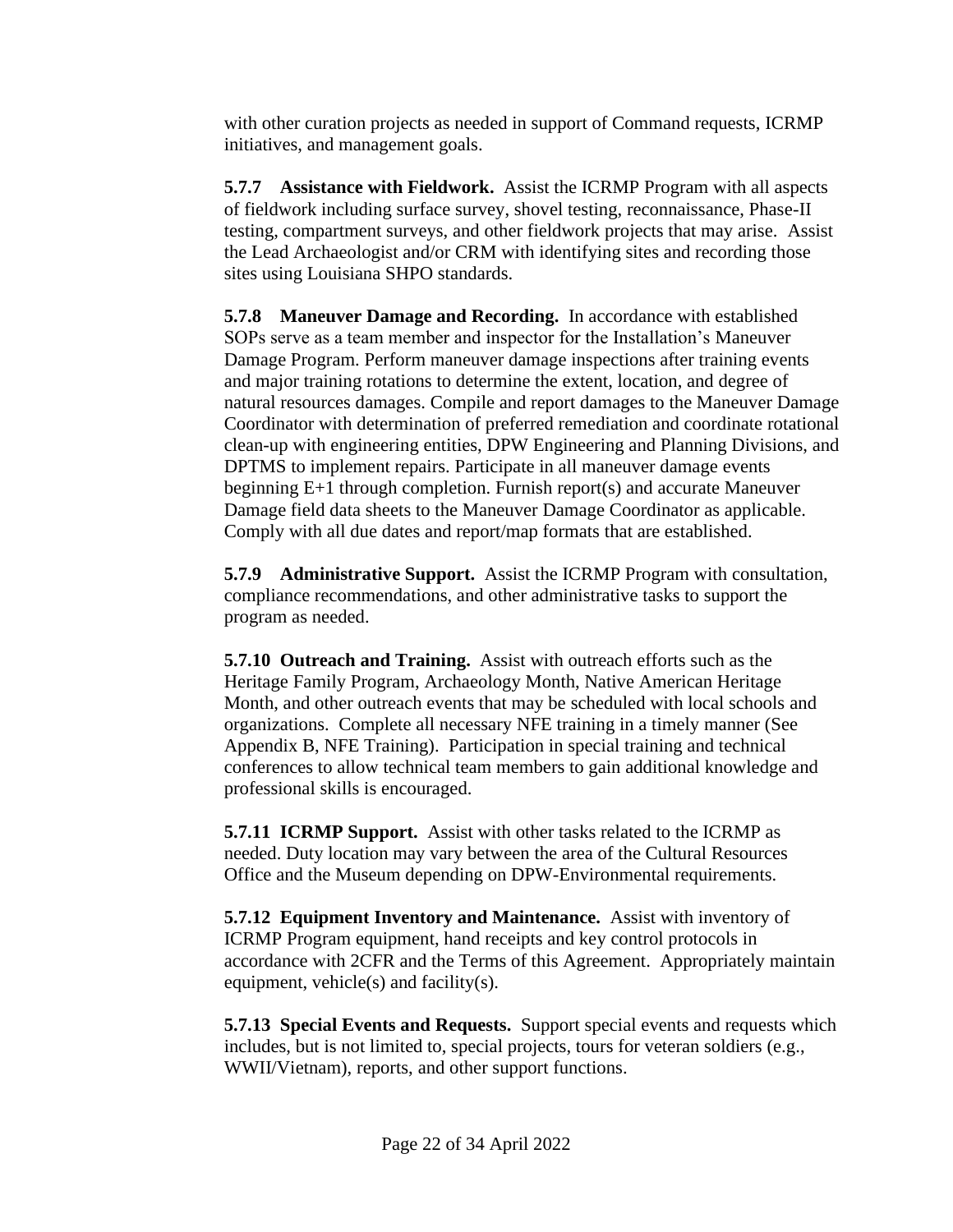**5.7.14 Deliverables.** TASK 7 deliverables are provided in the table below for STAFF ARCHAEOLOGY SUPPORT TEMPORARY.

| <b>DELIVERABLES FOR TASK 7 (OPTION 5): STAFF ARCHAEOLOGY</b> |                                                         |  |
|--------------------------------------------------------------|---------------------------------------------------------|--|
| SUPPORT TEMPORARY.                                           |                                                         |  |
| Deliverable 1                                                | Maintain and update all site and cemetery monitoring    |  |
|                                                              | databases. Annually archive/backup those databases.     |  |
| Deliverable 2                                                | Review Site Monitoring SOPs.                            |  |
| Deliverable 3                                                | Complete Required Army Trainings.                       |  |
| Deliverable 4                                                | Provide site monitoring and posting numbers quarterly   |  |
|                                                              | to the Lead Archaeologist or CRM.                       |  |
| Deliverable 5                                                | Serve as member of Maneuver Damage Program;             |  |
|                                                              | Compile and report damages to Maneuver Damage           |  |
|                                                              | Coordinator IAW established SOPs; and Participate in    |  |
|                                                              | all maneuver damage events beginning E+1 through        |  |
|                                                              | completion.                                             |  |
| Deliverable 6                                                | Pictures/report for CRM of items that need to be        |  |
|                                                              | addressed at cemeteries (e.g., trees on fence/in access |  |
|                                                              | roadway) – as needed.                                   |  |
| Deliverable 7                                                | ARPA Damage Reports, as needed.                         |  |

**6. GOVERNMENT HOLIDAYS.** Maneuver damage inspection and data input are time sensitive and therefore the Cooperative must have flexible work schedule to support JRTC-Fort Polk Mission and may be expected to work designated government holidays if a government ACOR is available. Below is the list of designated government holidays.

| New Year's Day                    | Labor Day               |
|-----------------------------------|-------------------------|
| Martin Luther King Jr.'s Birthday | Columbus Day            |
| President's Day                   | Veteran's Day           |
| <b>Memorial Day</b>               | <b>Thanksgiving Day</b> |
| Juneteenth                        | Christmas Day           |
| Independence Day                  |                         |

**7. REQUIREMENTS.** Must be able to attain a Common Access Card (CAC) and Local Access Network (LAN) account to work on a government network. CAC holders must minimally have an initiated National Agency Check with Written Inquiries (NACI) and a favorable completion of a Federal Bureau of Investigation (FBI) fingerprint check, or a DoDdetermined equivalent investigation, or a higher level security clearance. With the exception of Affiliated Volunteers requiring network access, employees who are only required to have an initiated National Agency Check (NAC), and a favorable completion of an automated FBI National Criminal History Check (fingerprint check). If the NACI process is completed and employees are not approved, a CAC, will be revoked. Must be able to complete a System Authorization Access Request (SAAR) DD Form 2875 and initial baseline training for operation security and computer security training. If these requirements are not completed a LAN or email account cannot be granted.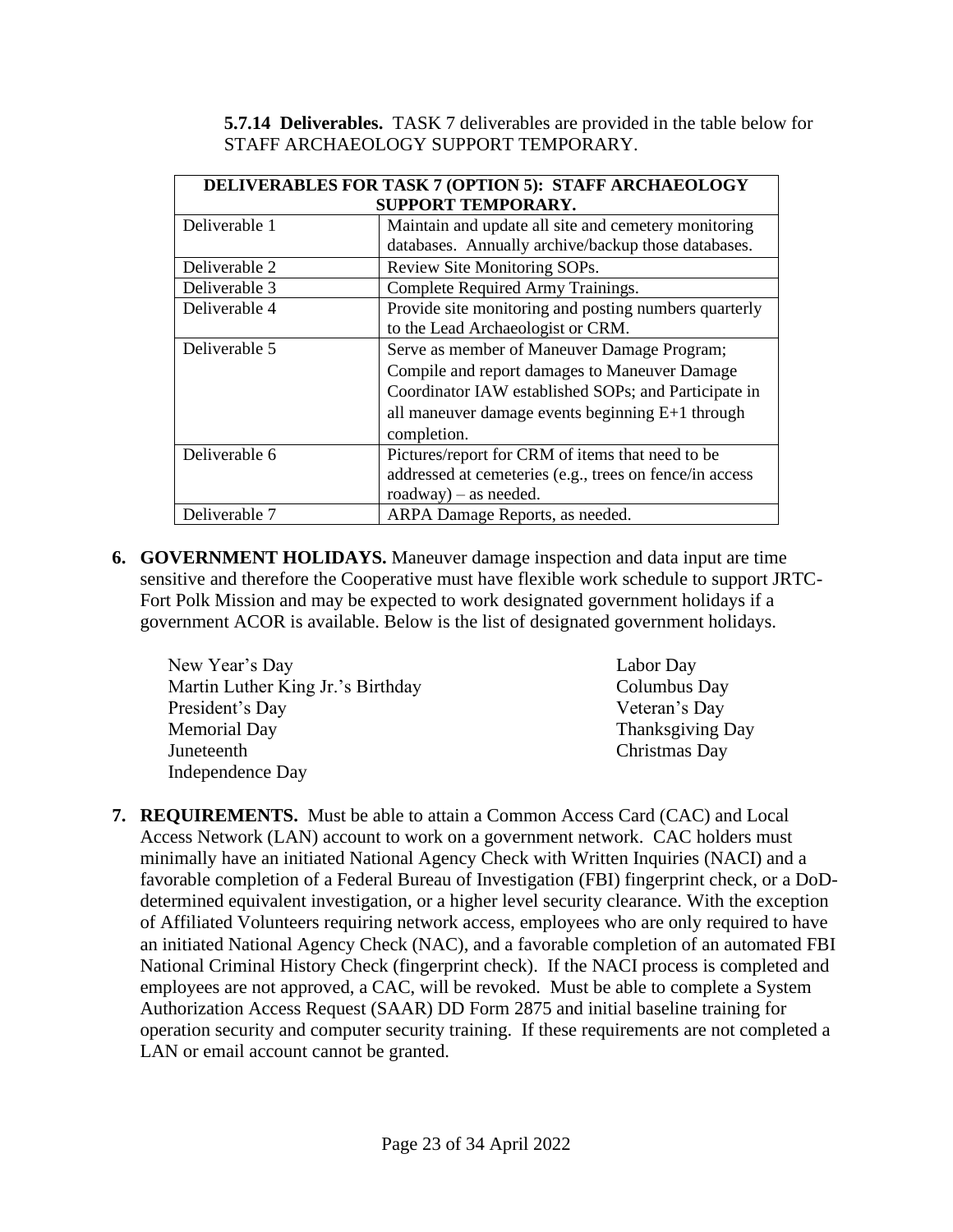- **8. COOPERATOR FURNISHED EQUIPMENT.** Cooperator will furnish necessary equipment and supplies to inspect, identify, and monitor historic/cultural sites and inspect and monitor infrastructure (environmentally sensitive sites, roads, trails, sediment basins, low water crossings, and ROWPUs/TWPS). Four-wheel drive equipment (ATV/UTV) capable of accomplishing inspecting and monitoring activities within a rugged terrain, laptop computers (to include mobile hotspot, Wi-Fi router or compatible device for mobile internet access); Cellular phone and monthly service; Handheld GPS Unit (good to a meter accuracy); Safety Equipment (First Aid Kit, Fire Extinguisher, Jumper Cables, Safety Triangles, Boots, Eye protection, Gloves, Ear protection, Respiratory, Hardhat, and Any other required PPE); GIS Software compatible with Government Operating Systems; pdf or other editing software compatible with Government Operating Systems.
- **9. TRAVEL.** May be required to travel to other locations to attend training, meetings, and/or conferences. The cooperator should coordinate any anticipated travel with Fort Polk in order to determine if it will benefit regional cultural resource goals and to assure that travel will not adversely affect project execution that could impact military missions. Funding for travel is included in the scope of this agreement.

# **10. GOVERNMENT FURNISHED INFORMATION AND EQUIPMENT.**

- 10.1 One government vehicle will be provided to assist with this cooperative agreement. Use of office space and access to Fort Polk network is necessary to complete the work associated with this agreement; Copies of or access to all data files, maps, aerial photography, satellite imagery, reports, studies, and Army Regulations available at Fort Polk that are relevant to the work.
- 10.2 Government furnished materials or property is governed by 2 C.F.R. Part 200.312 which states that a) Title to federally-owned property remains vested in the Federal government. The non-Federal entity must submit annually an inventory listing of federally-owned property in its custody to the Federal awarding agency. Upon completion of the Federal award or when the property is no longer needed, the non-Federal entity must return the property to the Federal awarding agency for further Federal agency utilization.
- **11. PERIOD OF PERFORMANCE and OPTIONS.** The agreement is for a period of twelve (12) months with renewal subject to availability of funds.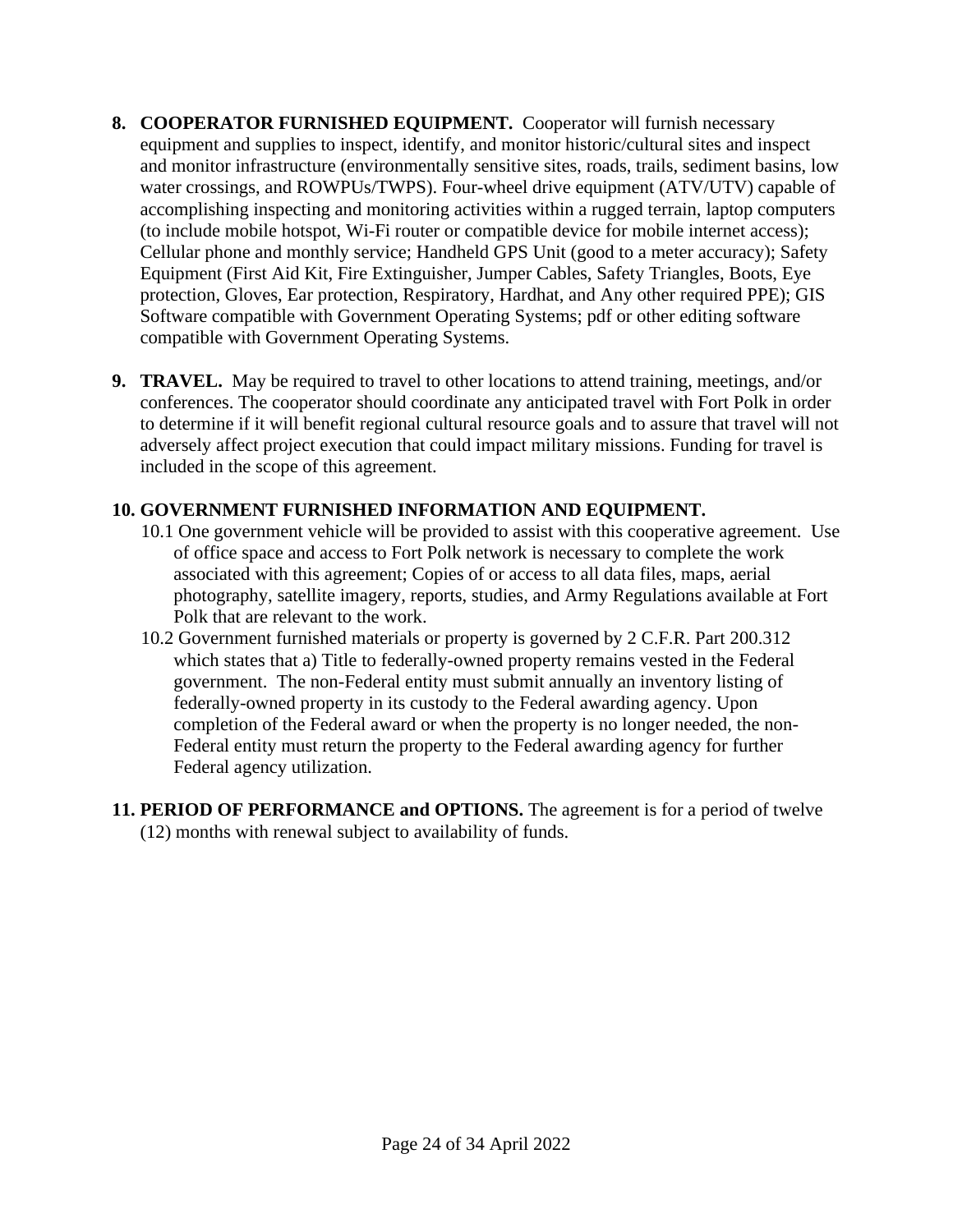#### **USACE Fort Worth District POC**

Kathy Mitchell (817) 886-1709 [Kathy.S.Mitchell@usace.army.mil](mailto:Kathy.S.Mitchell@usace.army.mil)

#### **JRTC and Fort Polk Conservation Branch POC(s)**

Chief, Conservation Branch Jonathan West (337) 531-6305 jonathan.a.west6.civ@army.mil

ICRMP Program Manager Bradley Laffitte (337) 531-6011 bradley.s.laffitte.civ@army.mil

#### **13. DELIVERABLES**

- 13.1. Detailed descriptions of any required deliverables (reports, plans, etc.), formats and delivery schedules/ frequency are found within each TASK description as Deliverables Tables (See sections above – all deliverables should be sent to the Fort Polk representative and the USACE POC specified in section 12).
- 13.2. Progress Reports Four (4) Quarterly Status Reports due by the third week of the month following the end of the quarter describing progress on the project. The report shall be due as the last day of the third month (**quarterly**) and shall be transmitted via electronic mail to [SFW-CESU-INVOICE@usace.army.mil,](mailto:SFW-CESU-INVOICE@usace.army.mil) no later than the 10<sup>th</sup> calendar day following the end of the reporting period. The report must include all information identified in 2 CFR 200.328. In addition, the report must include task/personnel vacancies and the date the task discipline became vacant, must include the percentage of work completed, and the expected completion of future work. Each comment should be associated with a line item on the agreement. All invoices must accompany the progress report. The USACE financial disbursement processes do not allow payment on any invoices lacking a progress report. If there are no expenses incurred during any quarter due to delays or some other circumstances that has delayed progress, the quarterly report must reflect this and also state that no invoice will be submitted for that period of time.
- 13.3. As specified in sections 6 and 11 above, there are specific periods of performance for the required tasks and these timeframes must be observed. It is crucial that the recipient of this agreement remain vigilant and maintain active communication with the installation POC and the USACE PM to relay any significant project issues pertaining to project execution and expenditures. Carry over funds from one period of performance to another is prohibited by federal fiscal law unless a formal modification is granted. However, should a situation arise that causes significant delays or there will be an excess of funds due to changes in project conditions, the recipient must contact the installation POC and USACE PM immediately and no later than the first week of the quarter in which the issue arises. The installation POC and USACE PM will determine the best way to remedy the situation and the most logical means to allocate the funds and the USACE PM will advise the recipient as to what action is necessary. If additional time is necessary, a one-time extension maybe granted in accordance with 2 CFR as a last resort to meet project needs.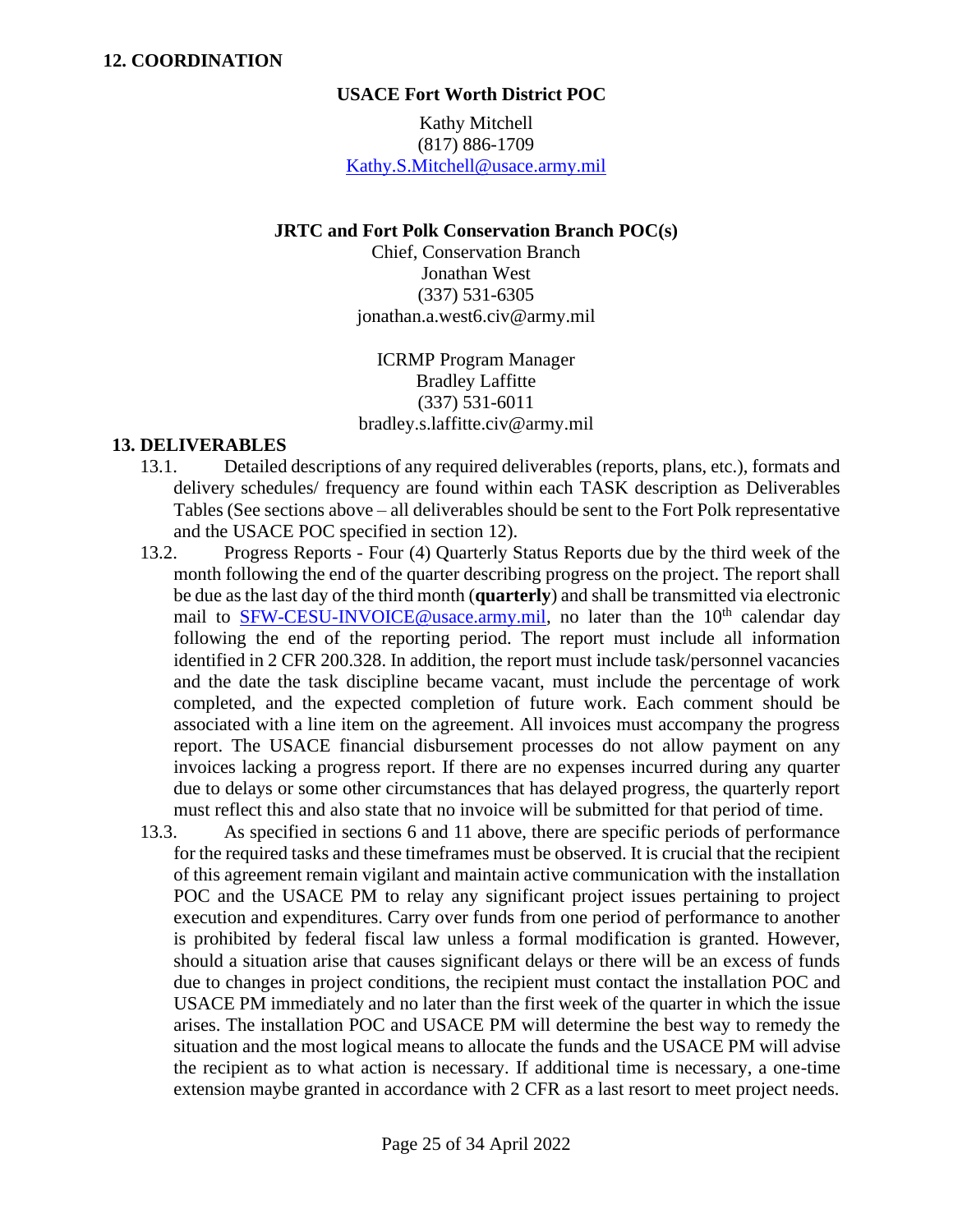- 13.4. Vacant Disciplines Cooperator must notify USACE FWD Grants Officer of vacancy within two weeks of departure of employee. Vacant positions will be advertised within two (2) months of departure of the employee and notify the USACE – FWD Grants Officer.
- 13.5. Annual Inventory Federally owned property an annual inventory listing Federal property (to include description of the property, a serial number or other identification number) that is in the custody of the recipient; Copies to be sent to USACE – FWD Grants Officer, and the Conservation Branch Chief, and Conservation Branch Primary/Alternate Property Book Officer.
- 13.6. Annual Inventory Acquired Property purchased with funding from award property records must be maintained that includes description of the property, serial number or other identification number, source of funding, who holds title, acquisition date, cost of property, percentage of Federal participation in project costs, location, use and condition of property, and ultimate disposition including date of disposal and sale price. A physical inventory must be taken, and results reconciled every two years. Copies of the inventory to be sent annually to USACE – FWD Grants and Cooperative Post Award team via email to [swf-cesu-invoice@usace.army.mil](mailto:swf-cesu-invoice@usace.army.mil) and to Fort Polk's Conservation Branch Chief.
- 13.7. Draft Final Project Report. One (1) paper copy of a draft final report should be submitted no later than one month before end of the project. At a minimum, the report shall contain an introduction section, and one section for each Task identified in your proposal. For each Task, the report shall summarize work accomplished for the Task. JRTC and Fort Polk POC staff will review and provide comments, if any, within fifteen (15) calendar days after receipt.
- 13.8. Final Project Report. One (1) paper copy of the final report, incorporating JRTC and Fort Polk POC review comments on the draft, if any, shall be submitted no later than fifteen (15) days after receipt of the JRTC and Fort Polk POC comments. Additionally, one (1) copy of the final report shall be submitted in an MS Word file(s), on digital media.
- 13.9. All associated project SOPs and reports shall be maintained, developed and/or reported in the format described in appendix A. Schedules for completion of tasks are within program SOPs and are updated annually to ensure project efficiency and project completion are met.
- **14. This cooperative agreement may be administered through a CESU only upon mutual agreement and official authorization by both parties of the acceptance of the application of the CESU Network IDC rate (17.5%).**

**Any resulting cooperative agreement will be subject to, and recipient/cooperator shall comply with 2 CFR 200.313 "Equipment", 200.314 "Supplies", and 200.315 "Intangible Property" which includes use of research data.**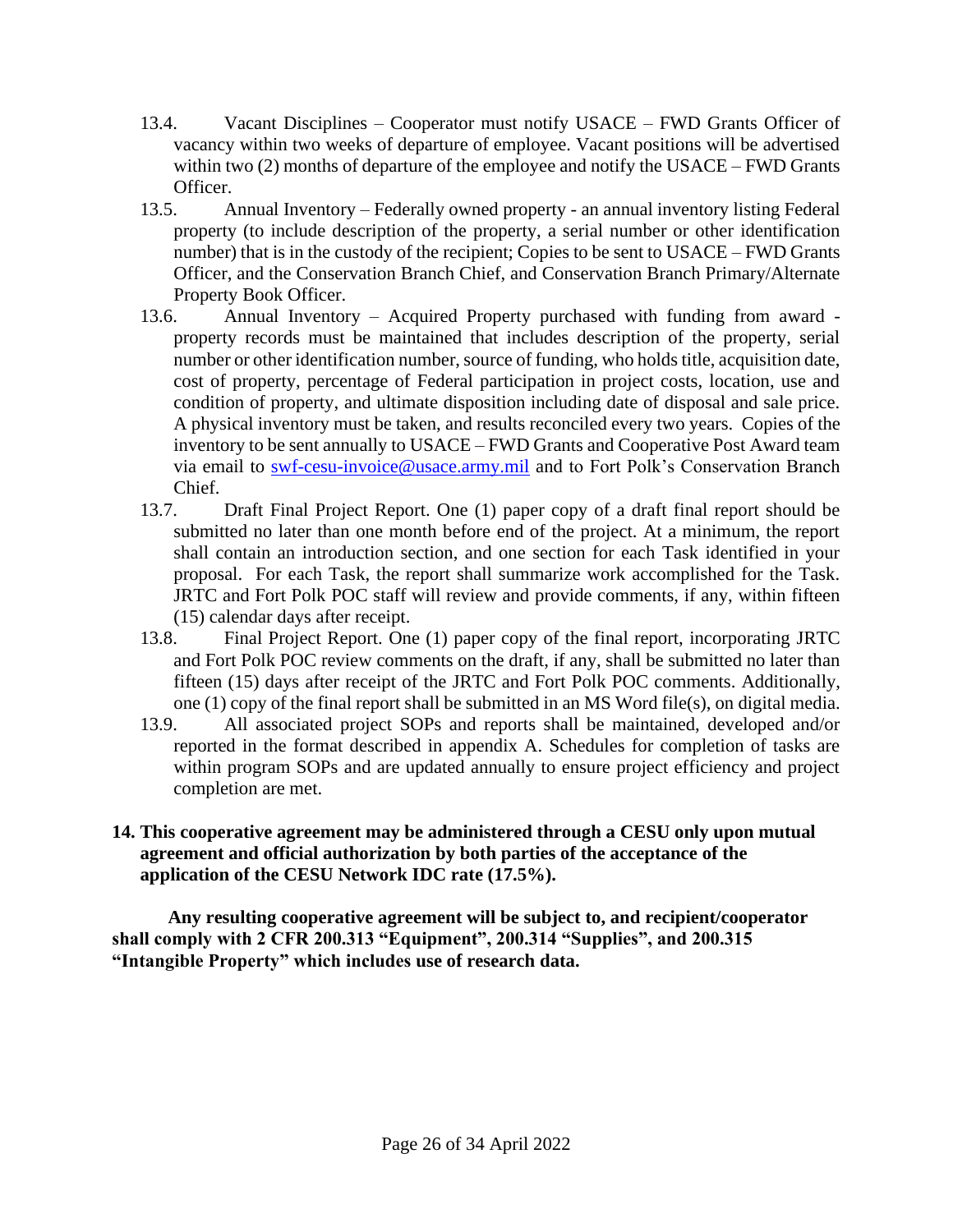## **APPENDIX A.**

# **Report/ Project Title Submitted by:** Name of primary and alternate(s) **Submitted on:** Date

### **Abstract (200-250 words)**

- State the principal objectives and scope of project.
- Describe the methods employed and statistics if used.
- Summarize the results for all years of data collection.
- State the principal conclusions for all years.

### **Introductory**

- Description of project (background)
- Purpose of the project
- List the goals of the project
- Project description and location (include map and written description of project location)

# **Materials and Methods**

- Methodology of gathering data
- WHENEVER POSSIBLE include pictures of projects, stages of the project etc...
- WHENEVER POSSIBLE include detailed map of project location(s) on a map (Grids if appropriate)

#### **Results**

- Results from Data (to include trend data if applicable)
- Include Data table (trend data if applicable)
- Include a Data Chart for all years
- Discuss data ANALYSIS for all years

### **Discussion/ Recommendations**

- Did the project meet the goals?
- Does the project need more work in order to meet the goals?
- Does the project have future goals that need to be met?
- Do the goals need to be adjusted?
- Discuss the results from the data collected (summary)
- Discuss the accomplishments
- Highlight significant accomplishments/findings
- Primary/Alternates personal thoughts on their project

### **References**

• List of literature cited if Applicable

### **Appendix**

• Tables, Graphs, Charts, Maps, Photos, Forms/applications for federal, state and organization data, etc.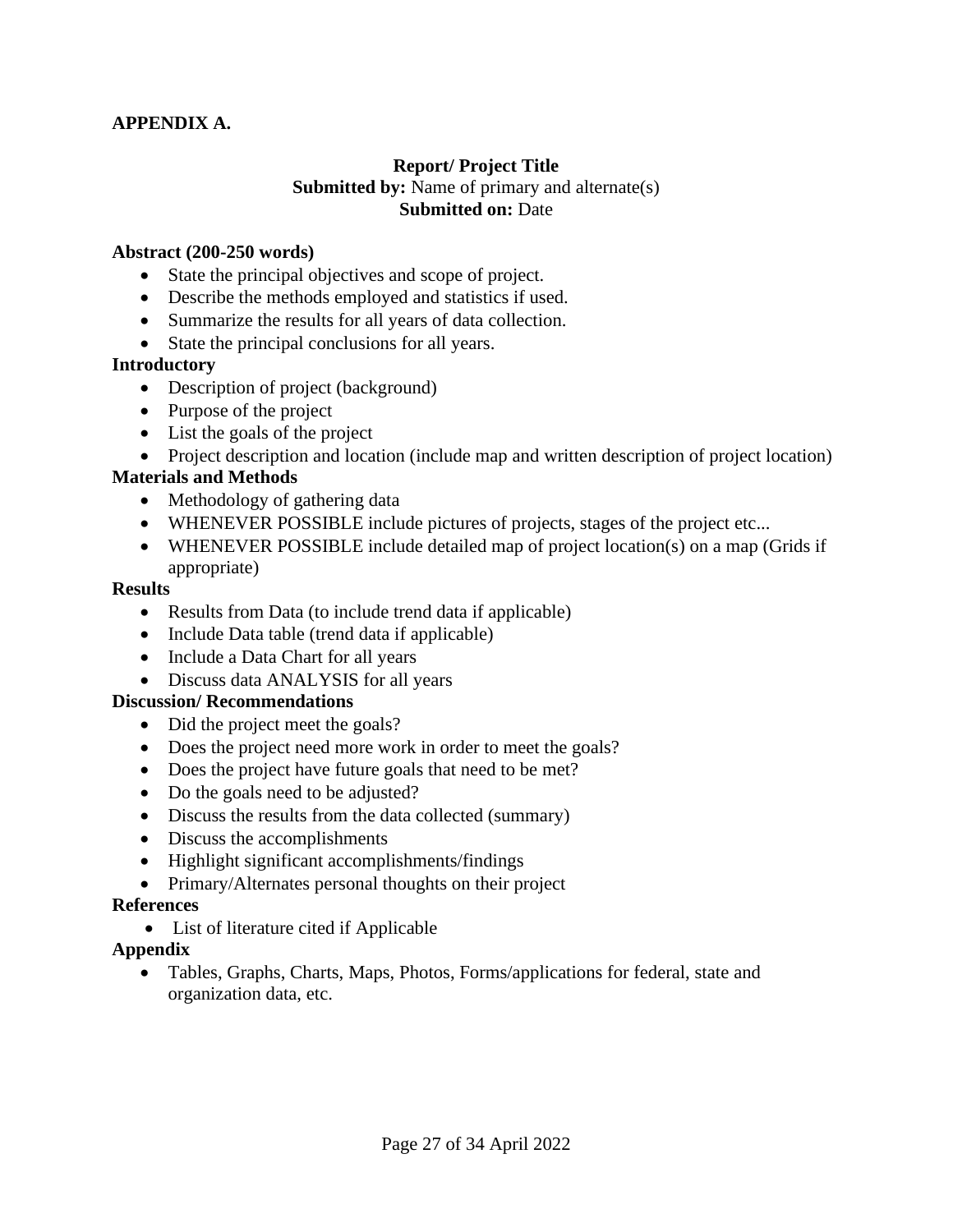## **APPENDIX B**

### **Non - Federal Entity (NFE) Training Requirements**

Army Training Certification Tracking System (ATCTS) registration for NFE employees who require access to government information systems. All NFE employees and associated sub employees with access to a government information systems must be registered in the ATCTS (Army Training Certification Tracking System) at commencement of services and must successfully complete the DOD Information Assurance Awareness prior to access to the IS and then annually thereafter.

Cyber Awareness (Information assurance (IA)/information technology (IT)) training. All NFE employees and associated sub employees must complete the DoD Cyber awareness training before issuance of network access and annually thereafter. All NFE employees working in IA/IT functions must comply with DoD and Army training requirements in DoDD 8570.01, DoD 8570.01-M and AR 25-2 within six months of appointment to IA/IT functions. DoD Cyber Awareness Challenge Training is available at the following website: https://cs.signal.army.mil/

SECURITY REQUIREMENTS: Access to Government facilities located on JRTC and Fort Polk shall be in accordance with Fort Polk Contractor/non-federal employee access requirements.

INSTALLATION PHYSICAL SECURITY: Access to Government facilities located on Fort Polk shall be IAW JRTC and Fort Polk Contractor/non-federal employee access requirements.

- 1. Non-federal employees must provide an access roster to Directorate of Emergency Services (DES), Physical Security Office of all employees monthly or when any personnel change occurs for access to Fort Polk. An access roster will also be furnished to the Security and Intelligence Division (S&ID), DPTMS quarterly or upon request. Access rosters must be forwarded by the Contracting Officer Representative (COR) to the visitors control center using a specific format electronically from a government computer. All personnel employed under this contract or agreement will adhere to all Fort Polk access control policies which include, weapons registration, transportation of weapons on the installation, access control policies, use of installation passes and ID cards and the operation of motor vehicles.
- 2. A check of records through the National Crime Information Center (NCIC) Interstate Identification Index (III) is the Army minimum baseline background check for entrance onto Army installations for non-Common Access Card (CAC) holders to include entrance of visitors. Contractors will identity-proof all employees using e-Verify and ensure that no illegal immigrants are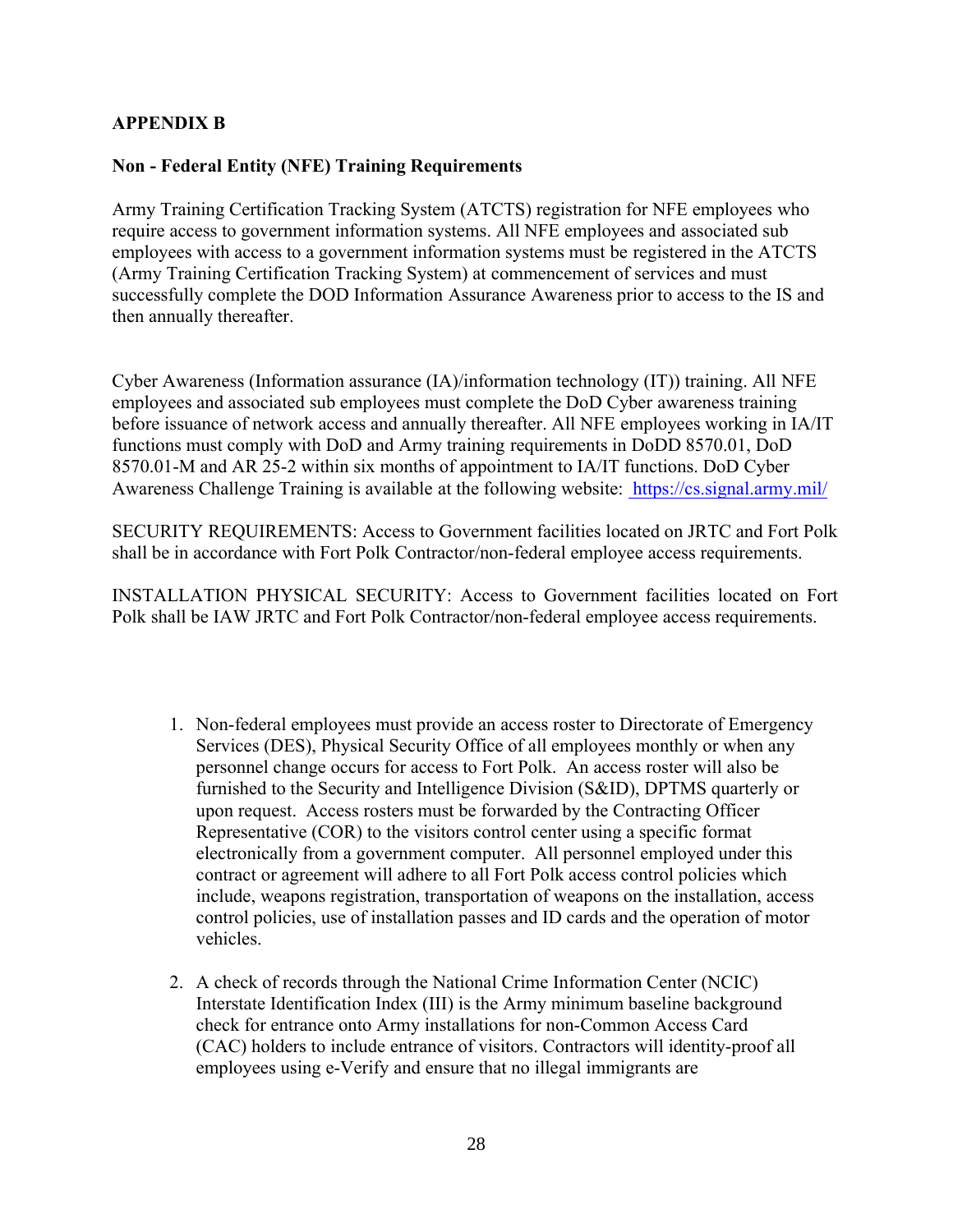employed under the umbrella of this agreement. Access to the installation will be in accordance with the current and/or future governing Command Access Control Policy Memorandums

- 3. The non-federal employer shall provide employees with company identification (ID) cards prior to their commencement of work. The ID format is subject to approval by the government. IDs shall be laminated and include the company's name, ID number, issue and expiration dates, employee name, job title and color photograph. Employees shall wear ID cards on front exterior clothing, above the waist, when performing under the Statement of Objectives unless otherwise specified herein or approved by the government.
- 4. Physical Security Plan. The non-federal employer shall address the physical security aspects associated with contract or agreement performance in government furnished facilities. The plan shall describe how the Security Plan will prevent unauthorized access, vandalism, pilferage, larceny, sabotage, and arson directed toward contractor/ non-federal employee controlled facilities. A list of installation buildings for which the non-federal employee will be responsible shall be included in the plan. The contractor/non-federal employee shall maintain an active security checklist for each facility under the contractor/non-federal employee's control. The plan shall comply with the provisions of Army Regulation (AR) 190-11, AR 190-13, AR 190-51, Department of Defense Manual (DoDM) 5100.76, DoDM 5220.22 and the Fort Polk, LA Installation Physical Security Plan. This security plan will be reviewed annually by the Department of Emergency Services (DES) to ensure regulatory requirements.
- 5. Information Systems Security Plan. The information systems security plan shall establish security procedures for all computer systems and communications utilized in the performance of this PWS/SOW/SOO. The plan shall conform to AR 25-2, AR 25-1, AR 380-5 and AR 380-67.
- 6. Key Control Plan. The non-federal's key control plan shall provide for government access, 24 hours a day, seven days a week, to all government-furnished facilities. The plan shall comply with AR 190-13, the Army Physical Security Program, and AR 190-51.
- 7. The contractor shall ensure that its employees, performing under this contract that has access to government information systems receive annual information Technology security training.
- 8. The non-federal employer shall immediately notify the designated Installation POC when an employee terminates employment that has access to government information systems or data. The non-federal employer shall ensure all Common Access Cards (CACs) issued to employees are returned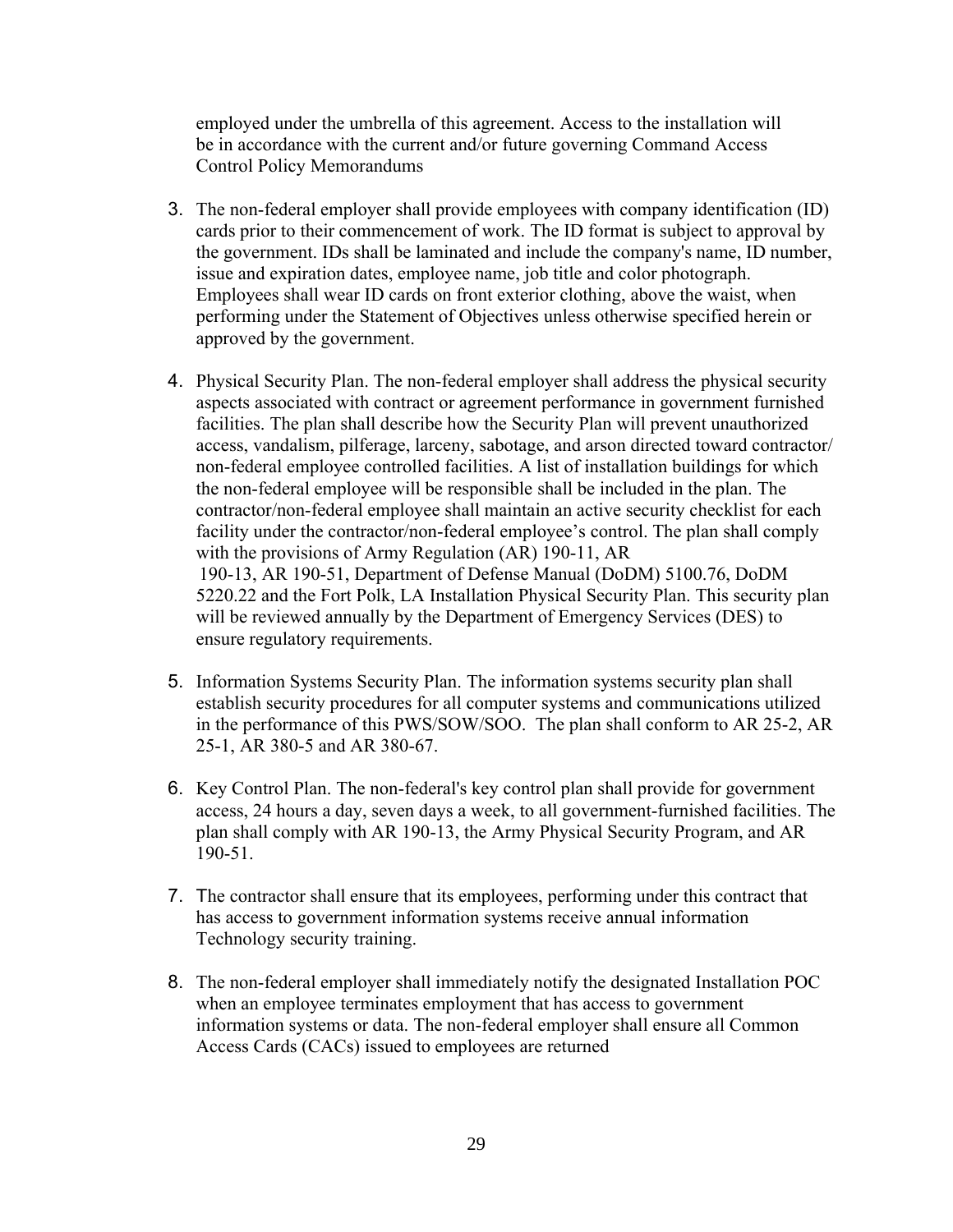to the government upon termination of employment and released employee names are to be stricken from the roster maintained by the DES and S&ID immediately upon release.

## INSTALLATION ANTITERRORISM/FORCE PROTECTION (AT/FP)

- 1. Pursuant to DoD Instruction Number 2000.16, V-1. DoD Antiterrorism (AT) Standards dated November 17, 2016 each Non-federal employee requiring access to a federally-controlled installation, facility and/or federally-controlled information system(s) shall complete AT Level I Awareness Training on an annual basis and receive a certificate of completion. The training is accessible from any computer and is available at [https://jkodirect.jten.mil.](https://jkodirect.jten.mil/) The non-federal employee is responsible for ensuring that all applicable employees have completed antiterrorism awareness training and shall certify that their workforce has completed the training through the submission of completion certificate(s) to the Fort Polk representative or Contracting Officer Representative (COR) (if appointed) within five working (5) days after contract award or prior to access to a federally-controlled installation or information system.
- 2. In the event that the automated system at [https://jkodirect.jten.mil](https://jkodirect.jten.mil/) is not available (e.g., server problems), AT Level I Awareness Training can be provided by a qualified instructor. Contact the installation AT/FP Office for guidance. If the training is not completed online, the Level I AT Awareness instructor qualification must be coordinated with the installation Antiterrorism Officer or (installation security equivalent) and the resultant name(s) of approved instructors shall be provided to the contracting officer or designee along with all associated cost or schedule impacts to the contract.
- 3. Antiterrorism performance (AT Level I Awareness Training attendance and compliance) may be documented as a performance metric under the resultant contract or cooperative agreement and be part of past performance information in support of future source selections.
- 4. In accordance with DoDI 2000.12, all DoD and non-DoD Tenants will comply with the installation AT Program.

### INSTALLATION OPERATIONS SECURITY (OPSEC)

1. In accordance with AR 530-1, Operations Security (OPSEC), dated 26 September 2014, and DoDM 5205.02-M, DoD Operations Security (OPSEC) Program Manual, dated 03 November 2008, contract personnel shall receive initial OPSEC Level I training which consists of initial and continual awareness training. Within the first thirty (30) days of arrival on Fort Polk contract personnel shall receive initial OPSEC training either by on-line training through the Fort Polk SharePoint OPSEC site on the intranet, or the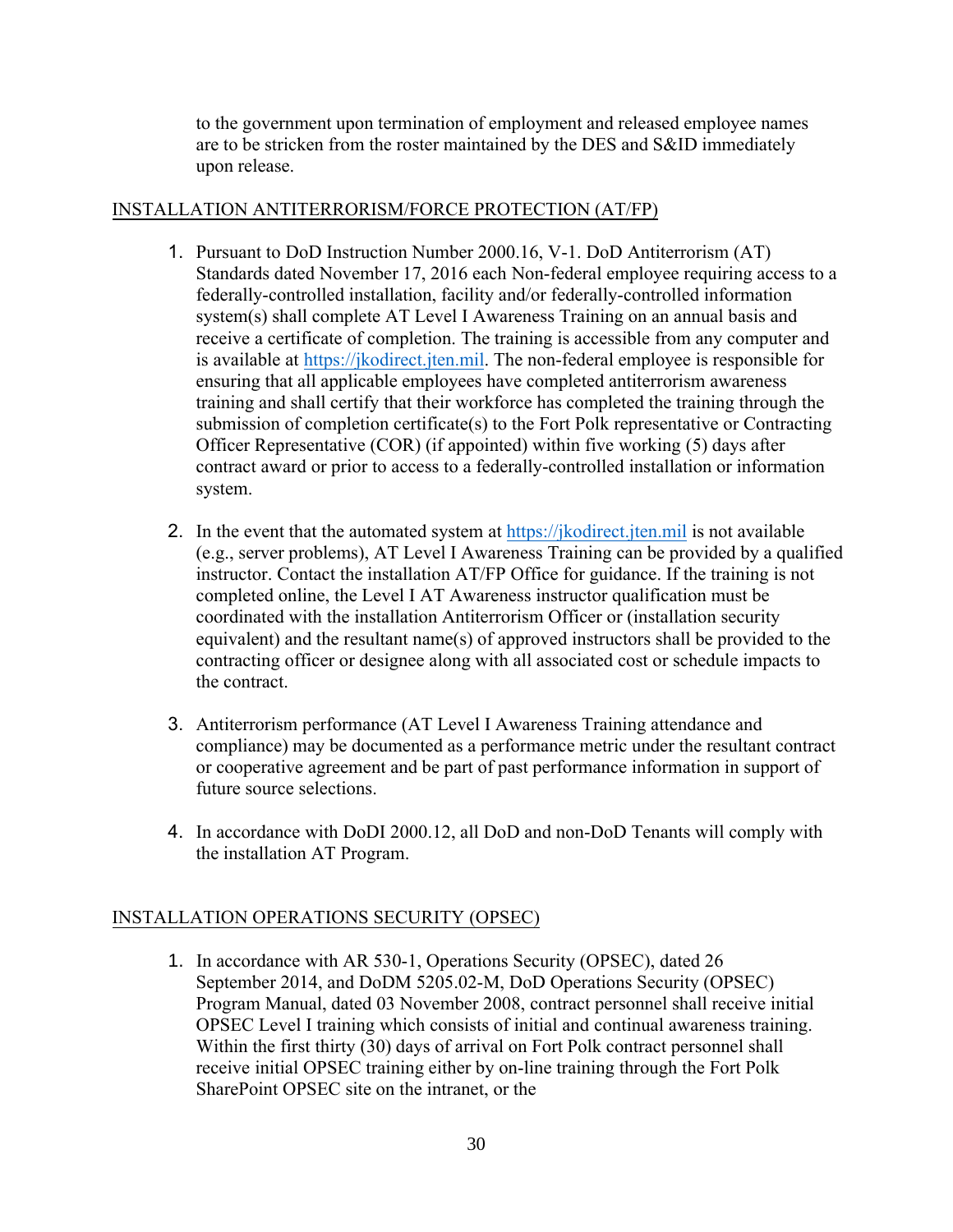Defense Security Services website at: <https://securityawareness.usalearning.gov/opsec/index.htm>

2. The non-federal employer shall ensure all applicable employees have completed Operational Security (OPSEC) initial training and annual refresher training and shall certify that their workforce has completed the training through the submission of completion certificate(s) to the Installation's KO and the COR (if appointed) within thirty (30) days of arrival on post.

# INSTALLATION ACCESS

- 1. All unescorted visitors to Fort Polk must be vetted at the Visitors Center, located adjacent to the main gate on Louisiana Avenue (building 5903). Personnel requiring unescorted access will present a state issued Real ID Act compliant driver's license (check status of your state at: https://www.dhs.gov/real-id-enforcement-brief). Visitors who do not have a Real ID act compliant driver's license may use alternate forms of ID to proof their identity. Contact the Fort Polk Visitor's Center at (337) 531-7907 to obtain a listing of authorized alternate forms of identity. Each visitor with acceptable screening results will be issued an access control credential for unescorted access to the installation. Personnel with unfavorable screening results may be denied unescorted access to Fort Polk. Law enforcement data obtained during the vetting process will not be released by personnel at the Visitors Center. A waiver process has been established for personnel who are denied unescorted access. Generally, waivers will be processed within five days of completion.
- 2. Escorted visitors who are accompanied by Department of Defense-affiliated personnel (active-duty Soldiers, civilian common access card holders, retiree ID card holders, DoD dependent ID card holders, and civilian contractor CAC holders) will not require vetting for access and will only need to produce a valid ID card; these visitors must be in the immediate vehicle of the escorting card holder. DoD affiliated personnel will be responsible for their escorted visitors on the installation. Personnel who are enrolled and vetted through the Rapid Gate program or possess an installation issued ID/Pass do not have escorting privileges.
- 3. The Fort Polk Visitors Center is open 24 hours a day, seven days per week. For additional information concerning access control please contact the Visitors Center at (337) 531-0380/4978/7186.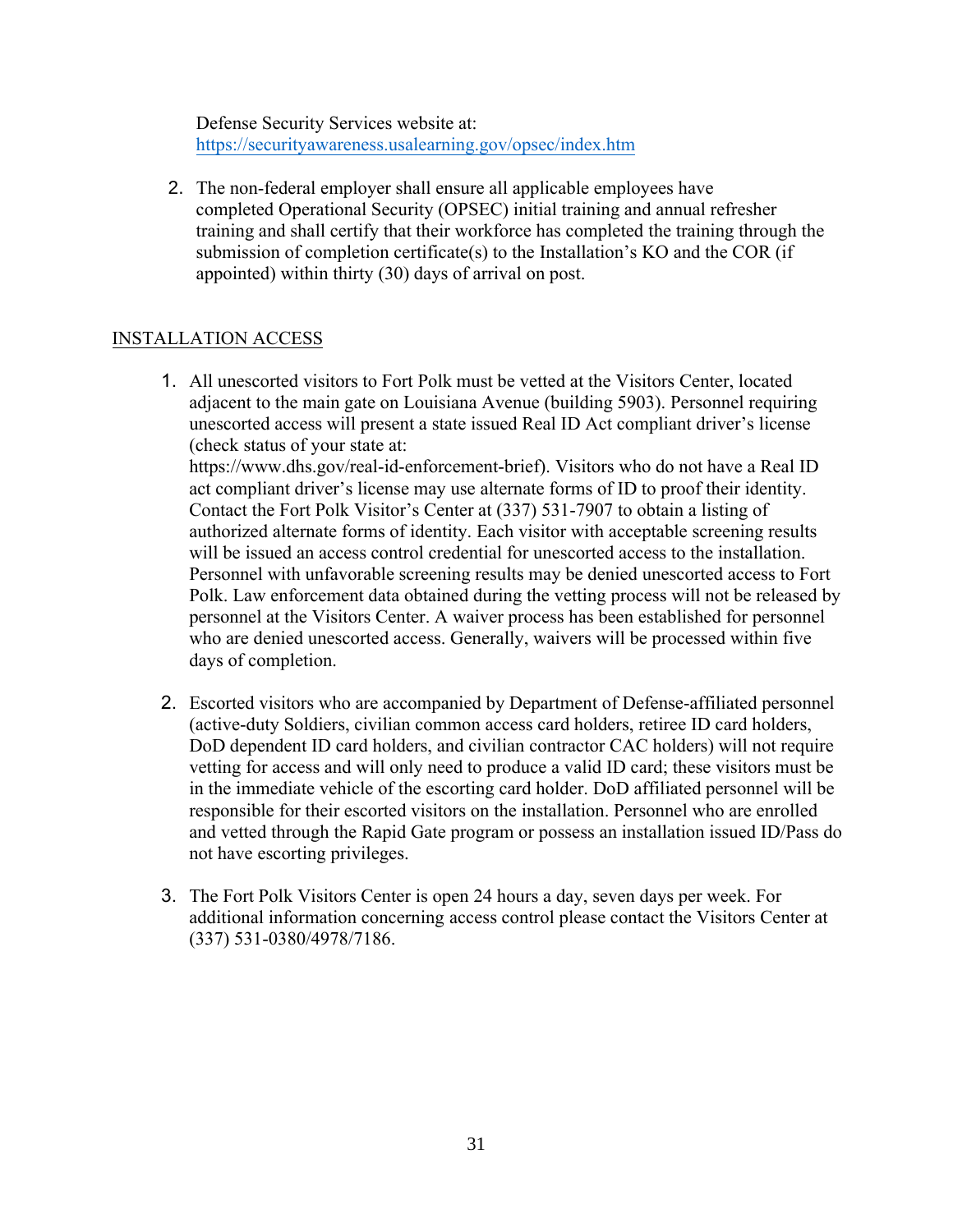## INSTALLATION THREAT AWARENESS AND REPORTING PROGRAM (TARP)

1. AR 381-12, 1 June 2016, paragraph 1-10l, all non-federal employers will attend live TARP training at least annually. Live training must be scheduled with the local Counter-Intelligence (CI) office (902d Military Intelligence).

2. Non-federal employees are required to report threat-related incidents, behavioral indicators, and other matters of counter-intelligence interest specified in AR 381-12, paragraph 3 to the facility security officer, the nearest military CI office, the Federal Bureau of Investigations, or the Defense Security Service. Methods of reporting include: online at <https://www.inscom.army.mil/isalute/> and by phone at 1-800-CALL-SPY (1-800-225-5779).

# NON-FEDERAL EMPLOYEE/CONTRACTOR PHOTOGRAPHY

- 1. In accordance with USC Title 18 and in the interest of National Defense, it is unlawful to take any photographs, render sketches, drawings, maps, or geographical representation or other media of JRTC and Fort Polk military installation or training areas without first obtaining approval from the Directorate of Plans, Training, Mobility and Security: Chief, S&ID; AT/FP Officer; Visual Information; and Directorate of Emergency Services, Physical Security Office.
- 2. In accordance with Garrison Policy Memorandum #6, (July 18, 2016), Installation Photography and Other Media, paragraph 5c, as well as any subsequent memorandums on the subject, Non-federal employees must have prior approval for any activity that involves photographs, video or drawings of installation infrastructure. This policy does not apply to Government Quality Assurance personnel and the COR performing inspections or contract surveillance.
- 3. Personnel taking photographs, videos, sketches, drawings, maps or other presentations of JRTC and Fort Polk must be in possession of an approved photo request and present it to law enforcement or competent authority upon demand.
- 4. Report all unauthorized photographic activity to the DES 911 Center or the Installation Operations Center.

### HOMELAND SECURITY PRESIDENTIAL DIRECTIVE 12 (HSPD 12) REQUIREMENTS

1. Requirements apply to any contract or cooperative agreement over 180 days in duration, or any contract or cooperative agreement where non-federal employees access the installation's occupied buildings or require access to the government information systems.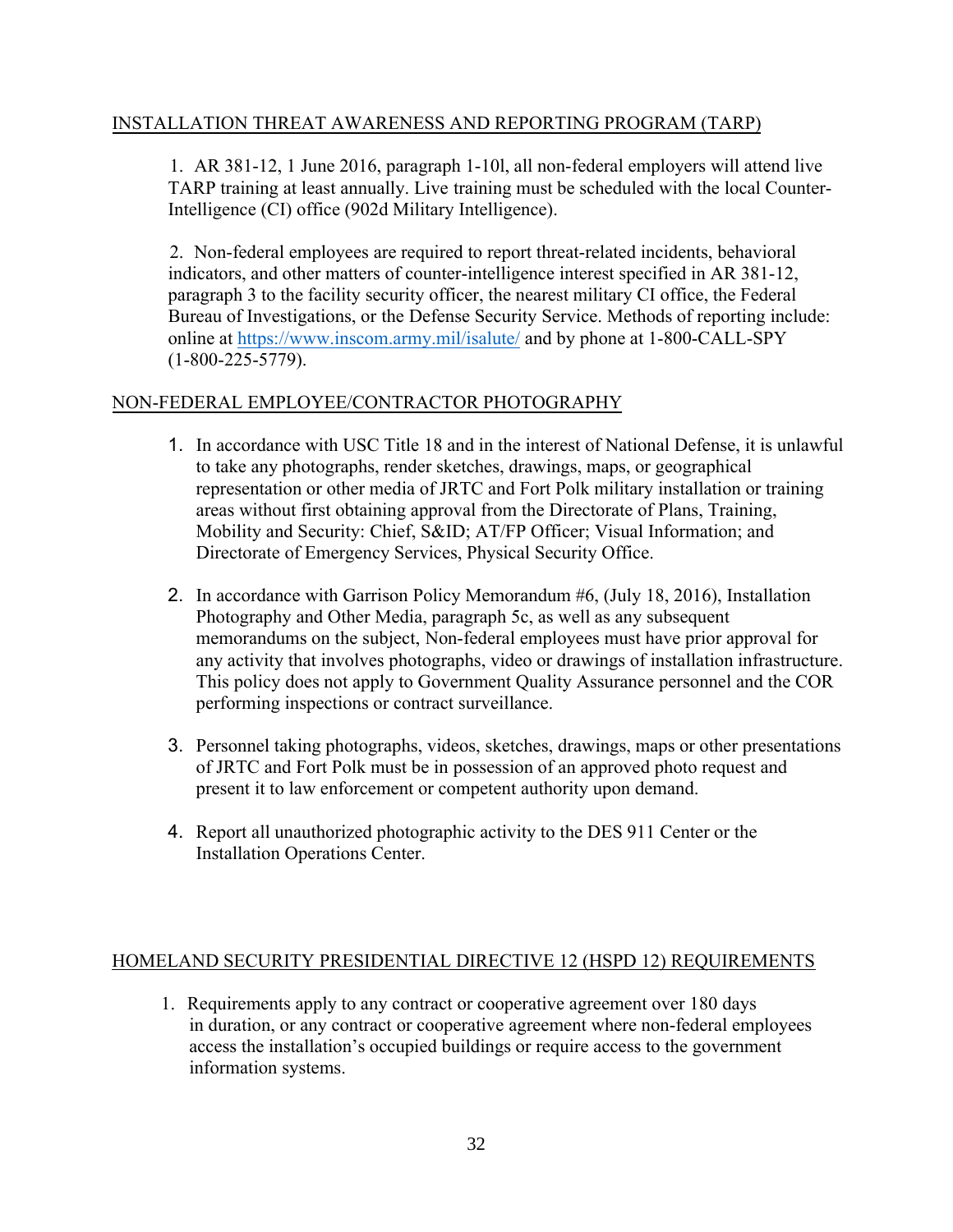- 2. All personnel hired under this agreement who do not require a security clearance must have a favorable National Agency Check with Inquiries (NACI). The Installation's designated POC or COR will ensure new hires complete a NACI through the Personnel Security Investigation Portal (PSIP) by initiating a request through S&ID no later than fifteen (15) days from the date of hire and completing the investigation (submission to OPM) within thirty (30) days. Personnel who require security clearance must be processed by their company Facility Security Officer (FSO) or company security manager.
- 3. Instructions for completing NACI process will be sent to the Project/Program Manager, Security Manager and the COR once the contract has been awarded and one of the above personnel notifies S&ID for the initiation. The Non-federal employee shall schedule fingerprinting appointments with S&ID. Personnel will not be able to work under this contract or agreement until the NACI has been submitted to PSIP as required. Personnel who do not receive a favorable NACI will not be allowed to perform services under this contract.
- 4. Non-federal employees who require a Common Access Card (CAC) and access to the government information systems may be granted a computer waiver after the successful submission of the NACI through PSIP and a favorable fingerprint review by S&ID. An unfavorable adjudication can result in loss or denial of computer access, physical access or employment on a federal installation.

#### IDENTIFICATION OF CONTRACTOR/NON-FEDERAL EMPLOYEES. "Identification of Contractor Employees in the Federal Workplace (Aug 2008):

(a) The non-federal employer shall provide each of its employees who will be involved in the performance of the contract, on a Government facility, with an identification badge (ID). The ID badge shall clearly display the non-federal employer's name and the employee's name and color photograph. The Contracting Officer or his/her designee shall approve the ID badge before the commencement of services. It is the non-federal employer's responsibility to ensure that all non-federal personnel wear the ID badge at all times when performing work under this agreement at a Government facility. Unless otherwise specified in the contract, each non-federal employee shall wear the ID badge in a conspicuous place on the front of their clothing and above their waist, except when safety or health reasons prohibit such placement. This requirement is in addition to any Government facility security provisions that require that a Government-issued security badge also be worn.

(b) Non-federal personnel shall clearly identify themselves to all attendees as a non-federal employee before the commencement of meetings with Government or other Contractor personnel. Non-federal personnel shall clearly and immediately identify themselves as a non-federal employee when placing, answering or participating in telephone/VTC conversations with Government or other Contractor personnel.